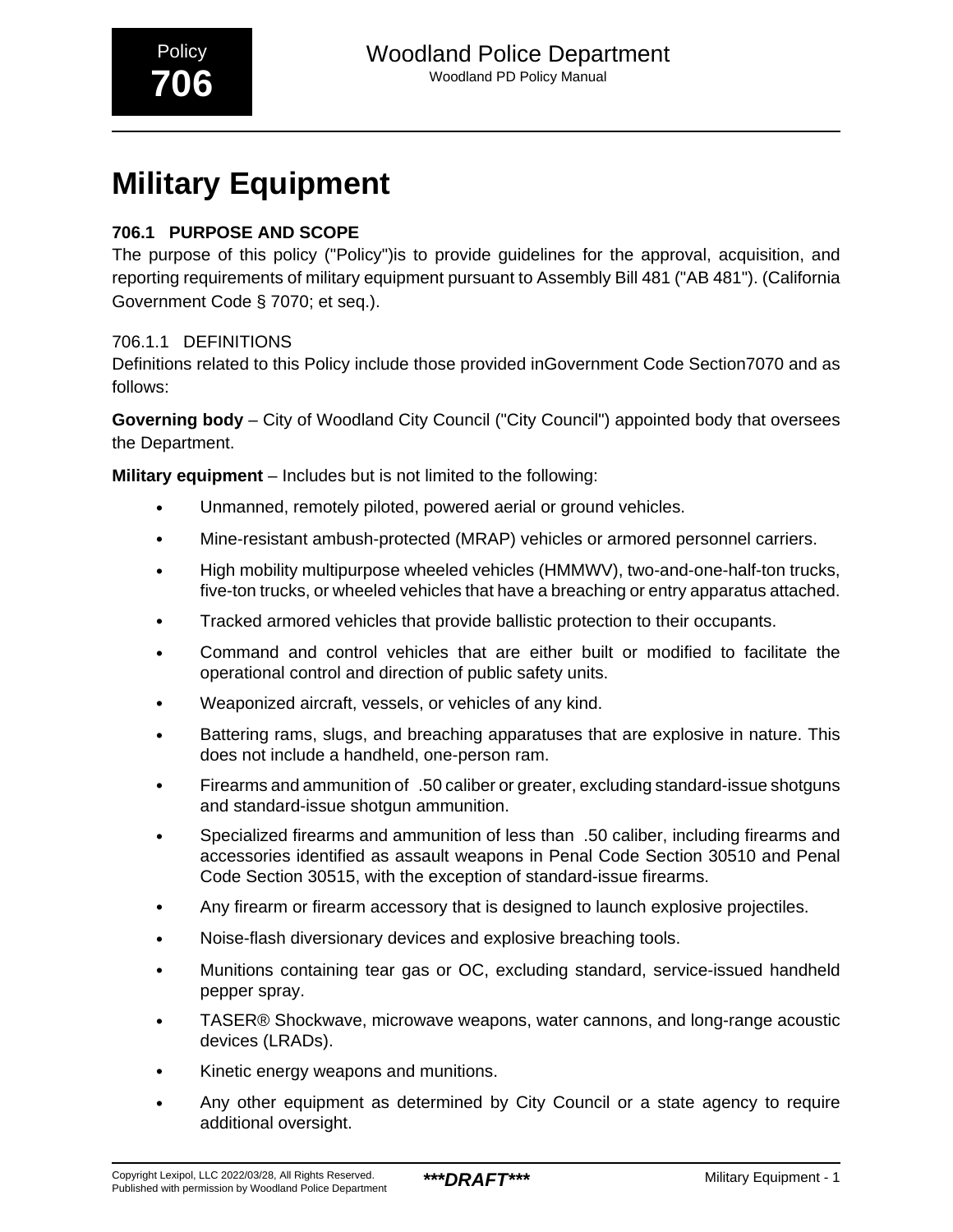## Woodland Police Department

Woodland PD Policy Manual

#### **706.2 POLICY**

It is the Policy of the City of Woodland ("City") that members of the Woodland Police Department("Department") comply with the provisions of AB 481, with request to the funding, acquisition and use of military equipment.

#### **706.3 MILITARY EQUIPMENT COORDINATOR**

The Chief of Police shall designate a member of thedepartment to act as the military equipment coordinator. The responsibilities of the military equipment coordinator include but are not limited to:

- (a) Acting as liaison to the City Council for matters related to the requirements of this Policy.
- (b) Identifying department equipment that qualifies as military equipment in the current possession of the Department, or the equipment the Department intends to acquire that requires approval by the City Council.
- (c) Conducting an inventory of all military equipment at least annually.
- (d) Collaborating with any allied agency that may use military equipment within the jurisdiction of the Department.
- (e) Preparing for, scheduling, and coordinating the annual community engagement meeting to include:
	- 1. Publicizing the details of the meeting; and
	- 2. Preparing for public questions regarding the department's funding, acquisition, and use of equipment.
- (f) Preparing the annual military equipment report for submission to the Chief of Police and City Council and ensuring that the report is made available on the department website.
- (g) Establishing the procedure for a person to register a complaint or concern, or how that person may submit a question about the use of a type of military equipment, and how the Department will respond in a timely manner.

#### **706.4 MILITARY EQUIPMENT INVENTORY**

The list of qualifying equipment for the Department is attached to this Policy as Exhibit "A" abd incorporated into the Policy by this reference:

[See attachment: Woodland\\_ Military Equipment List \(Final Draft\).pdf](#page-6-0)

#### 706.4.1 MAINTENANCE OF MILITARY USE SUPPLY LEVELS

When stocks of military equipment have reached significantly low levels or have been exhausted, the Department may order up to 25% of stock in a calendar year without City Council approval to maintain essential availability for the Department's needs.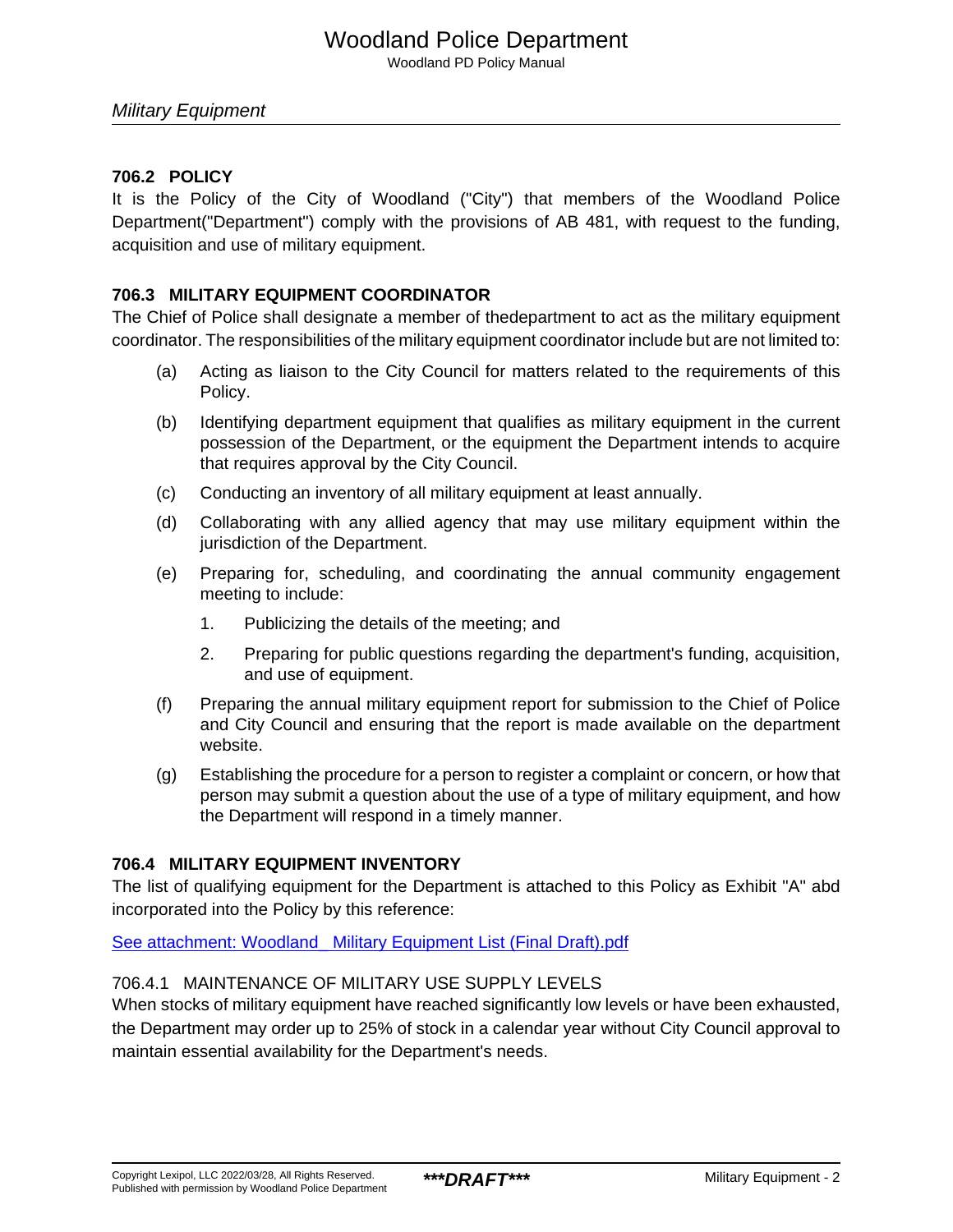## Woodland Police Department

Woodland PD Policy Manual

#### **706.5 APPROVAL**

The Chief of Police or the authorized designee shall obtain approval from the City Council by way of an ordinance adopting this Policy. As part of the approval process, the Chief of Police or the authorized designee shall ensure this Policy is submitted to the City Council and is available on the department website at least thirty (30) days prior to any public hearing concerning the adoption of the Policy. The Policy must be approved by the City Council prior to engaging in any of the following :

- (a) Requesting military equipment made available pursuant to 10 USC § 2576a.
- (b) Seeking funds for military equipment, including but not limited to applying for a grant, soliciting or accepting private, local, state, or federal funds, in-kind donations, or other donations or transfers.
- (c) Acquiring military equipment either permanently or temporarily, including by borrowing or leasing.
- (d) Collaborating with another law enforcement agency in the deployment or other use of military equipment within the jurisdiction of this department.
- (e) Using any new or existing military equipment for a purpose, in a manner, or by a person not previously approved by the City Council.
- (f) Soliciting or responding to a proposal for, or entering into an agreement with, any other person or entity to seek funds for, apply to receive, acquire, use, or collaborate in the use of military equipment.
- (g) Acquiring military equipment through any means not provided above.

### **706.6 MILITARY EQUIPMENT USE CONSIDERATIONS**

- (a) The military equipment acquired and authorized by the Department is:
	- 1. Necessary because there is no reasonable alternative that can achieve the same objective of officer and civilian safety.
	- 2. Reasonably cost effective compared to available alternatives that can achieve the same objective of officer and civilian safety.
- (b) Military equipment shall only be used by a Department employee only after applicable training, including any course required by the Commission on Peace Officer Standards and Training, has been completed, unless exigent circumstances arise.

#### **706.7 COORDINATION WITH OTHER JURISDICTIONS**

Military equipment used by any member of this jurisdiction shall be approved for use and in accordance with this Department policy. Military equipment used by other jurisdictions that are providing mutual aid to this jurisdiction shall comply with their respective military equipment use policies in rendering mutual aid.

The Department participates with the Yolo County Regional SWAT Team and works closely with local, county, state, and federal partners. In exigent circumstances and with the approval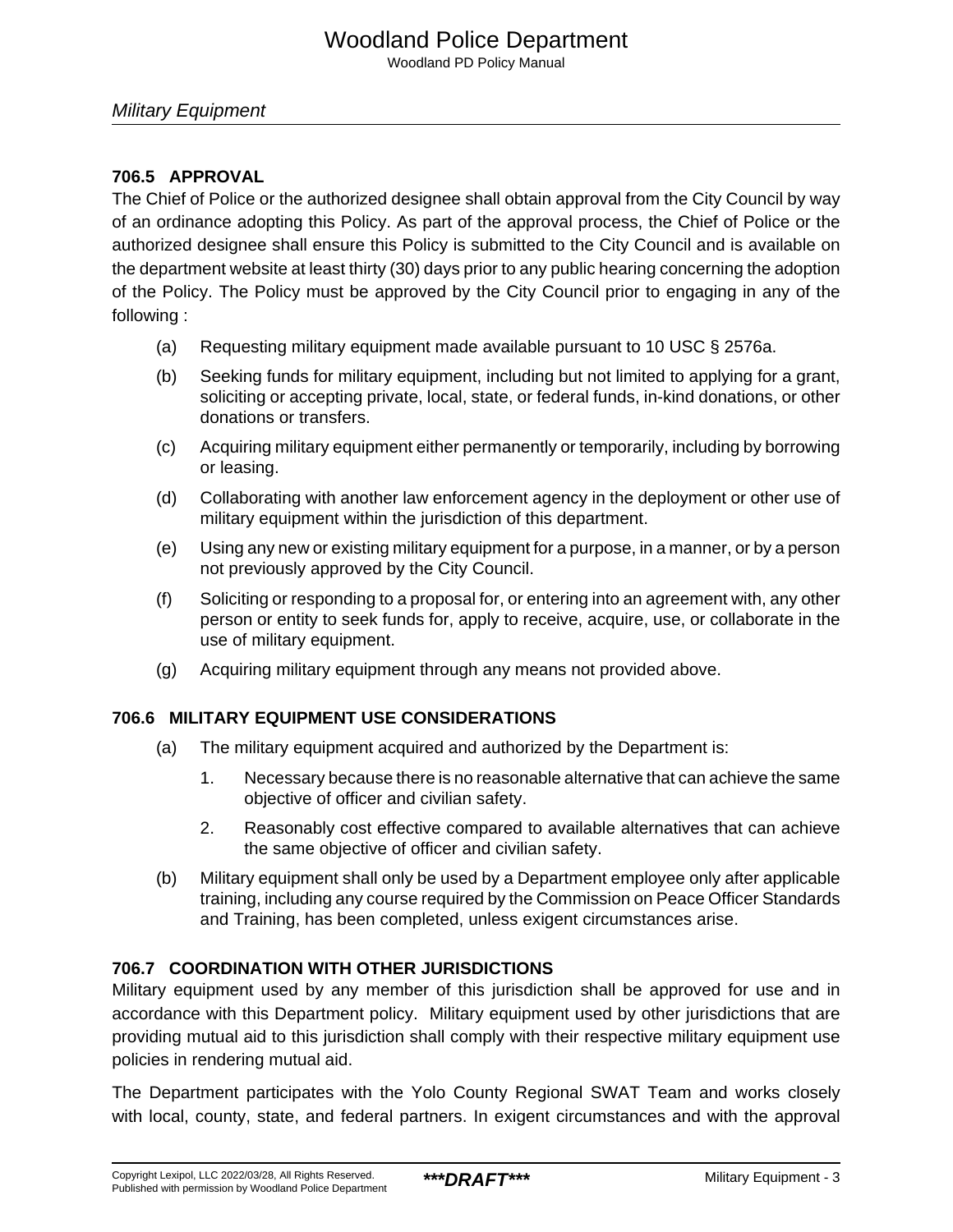Military Equipment

of the Chief of Police or designee, military equipment may be deployed from outside entities to promote the safety and security of community members. If the Police Department acquires, borrows, or uses military equipment in exigent circumstances, it will provide written notification of the acquisition or use to the City Council within thirty (30) days following the commencement of such exigent circumstance, unless such information is confidential or privileged under local, state or federal law.

While this procedure is wide-ranging, it is not all-inclusive. There may be instances wherein exigent circumstances demand the need for Incident Commanders to authorize military equipment to be used in a manner not outlined within this policy. In scrutinizing those particular instances, the judgment of the Incident Commander influenced by the totality of the circumstances, public safety, officer safety, civil rights, and information available at the time will be used.

#### **706.8 ANNUAL REPORT**

Upon approval of the Policy, the Chief of Police or the authorized designee should submit a military equipment report to the City Council for each type of military equipment approved within one year of approval, and annually thereafter for as long as the military equipment is available for use.

The Chief of Police or the authorized designee should also make each annual military equipment report publicly available on the department website for as long as the military equipment is available for use. The report shall include all information required by Government Code section § 7072 for the preceding calendar year for each type of military equipment in department inventory.

#### **706.9 COMPLIANCE**

- (a) Department members are bound to adhere to this Policy, in addition to state and local laws and ordinances when employing the use of military equipment at any time. Violations of the law or this Policy may result in criminal or administrative investigations and/or actions.
- (b) Members of the public may register complaints or concerns or submit questions about the use of each specific type of military equipment in this Policy and how the military equipment is used by any of the following means:
	- 1. Via email to: wpd@cityofwoodland.org
	- 2. Via phone call to: (530) 661-7800
	- 3. Via mail to: Woodland Police Department Attn: Military Equipment Coordinator 1000 Lincoln Avenue Woodland, California 95695

The Department is committed to responding to complaints, concerns, and questions received through any of the above methods in a timely manner.

### **706.10 COMMUNITY ENGAGEMENT**

Within thirty (30) days of submitting and publicly releasing the annual report, the Department shall hold at least one well-publicized and conveniently located community engagement meeting, at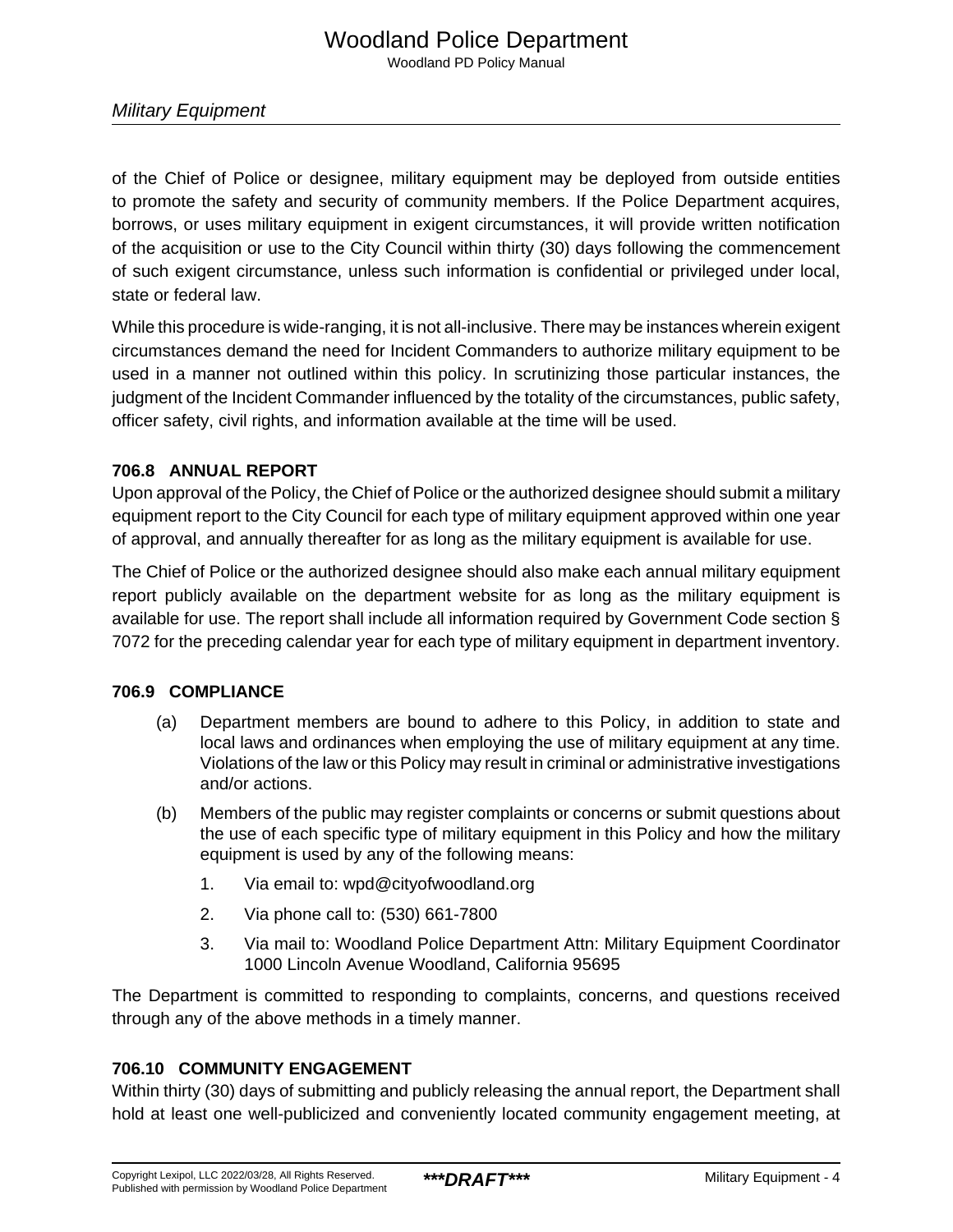## Woodland Police Department

Woodland PD Policy Manual

Military Equipment

which the Department should discuss the report and respond to public questions regarding the funding, acquisition, or use of military equipment.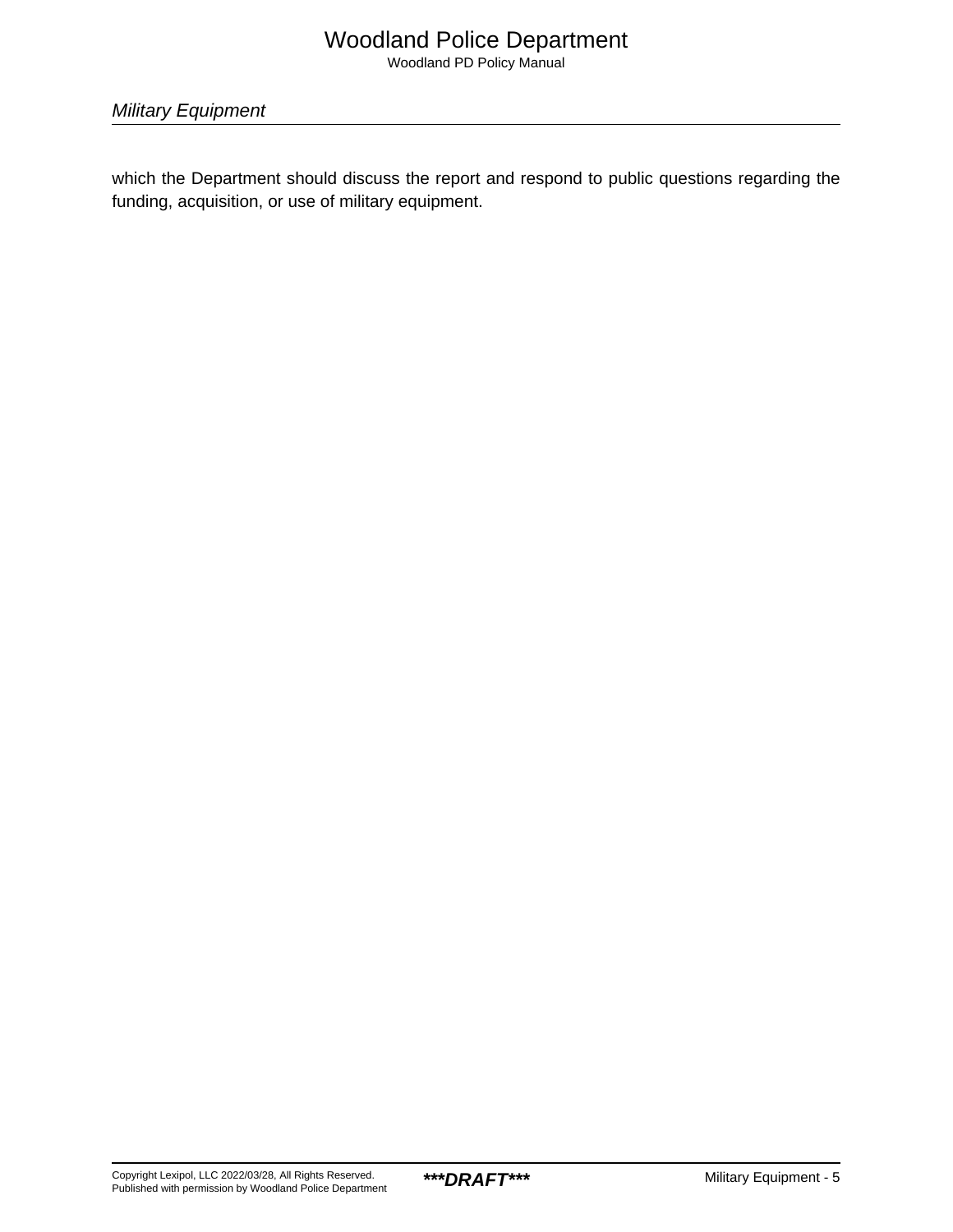# **Attachments**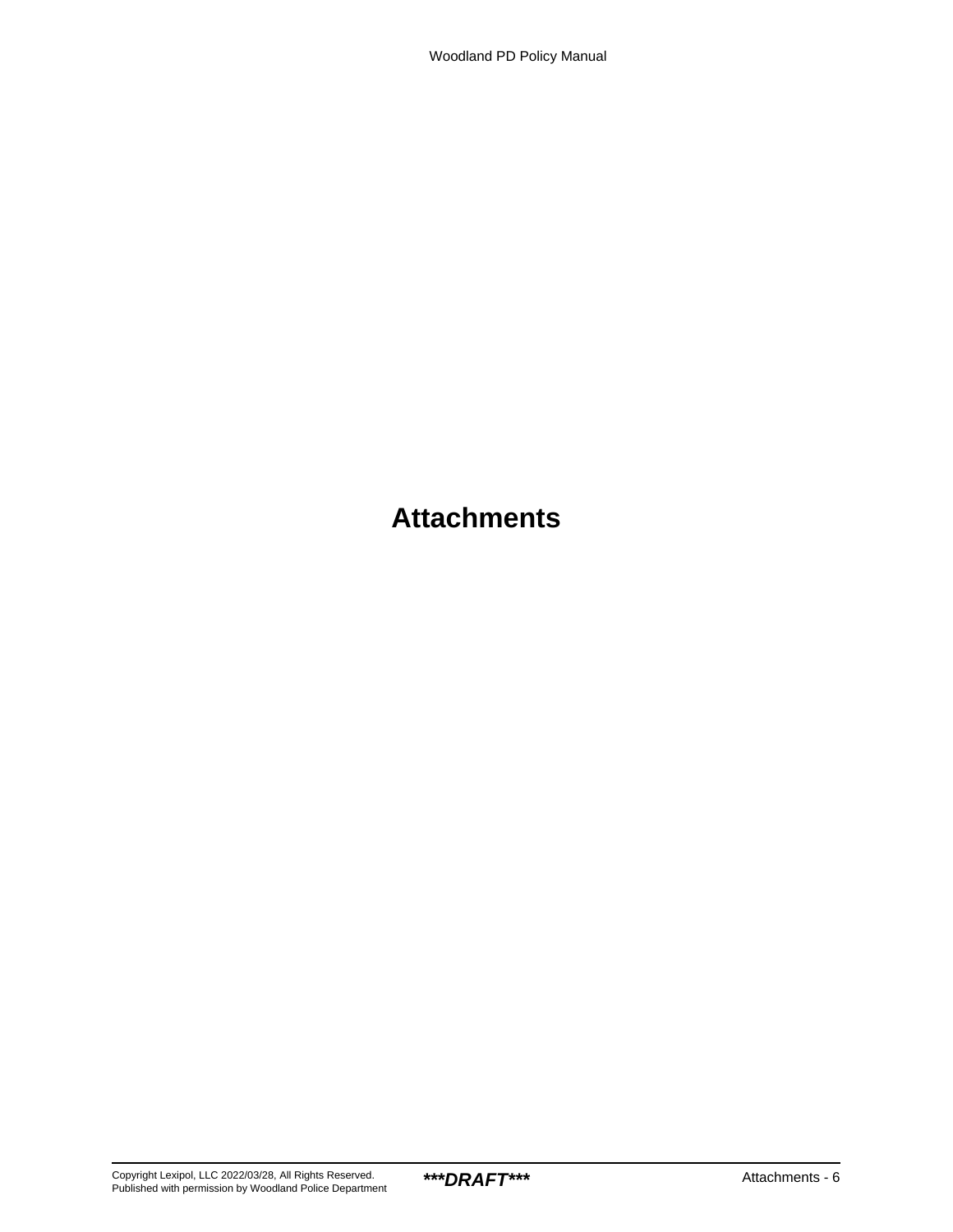# <span id="page-6-0"></span>**Woodland\_ Military Equipment List (Final Draft).pdf**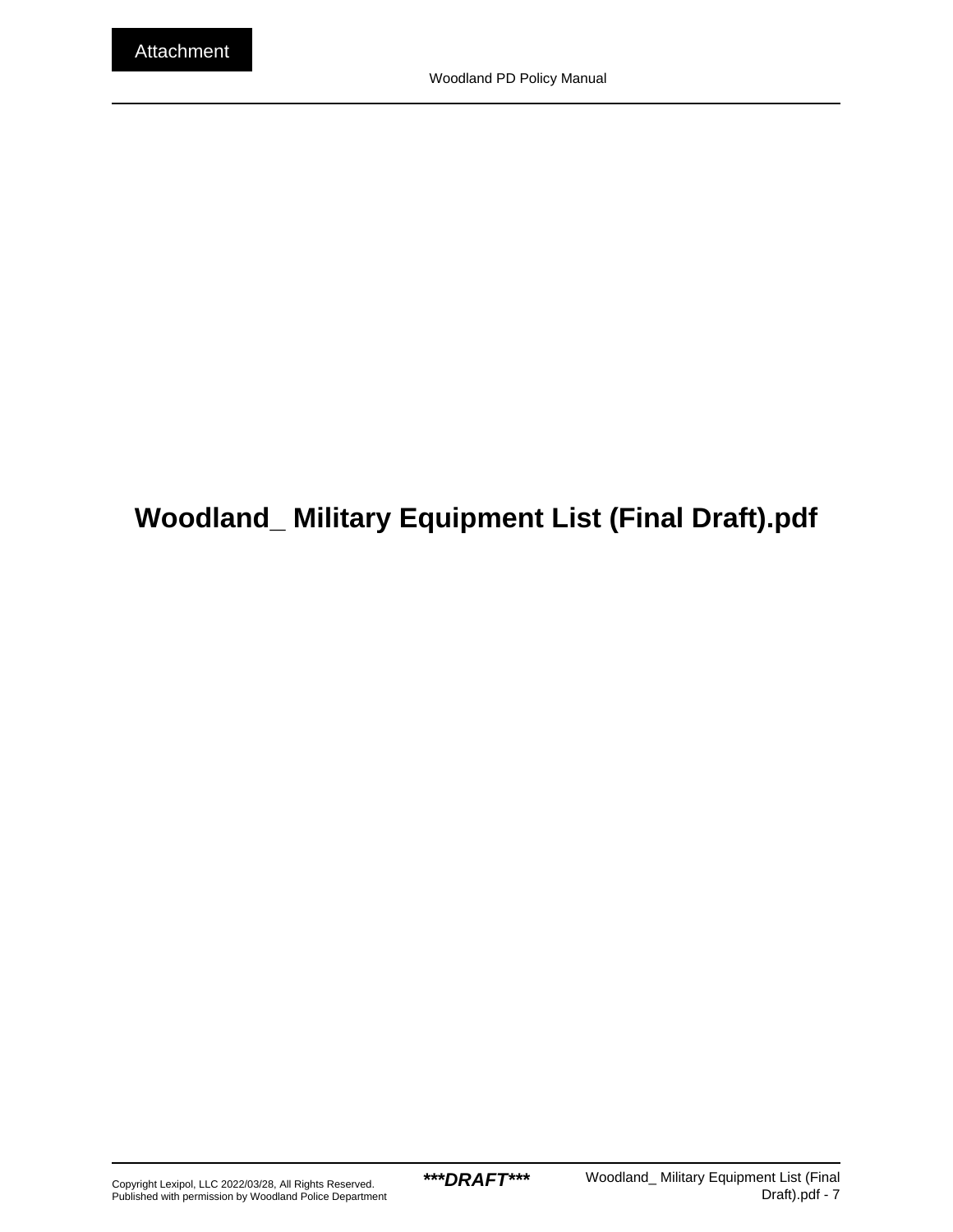#### **EXHIBIT "A"**

#### **MILITARY USE EQUIPMENT LIST**

- 1. **Unmanned Aircraft System (UAS):** An unmanned aircraft along with the associated equipment necessary to control it remotely.
	- a. Description, quantity, capabilities, and purchase cost of current UAS:
		- i. DJI MAVIC MINI 2, cost: \$500 each, quantity: 3. Miniature UAS that weighs less than 249 grams and is able to record video with approximately 30 minutes of flight time.
		- ii. DJI MAVIC 2 ENTERPRISE ADVANCED, cost: \$6,500 each, quantity: 1. UAS that has a color and infrared camera as well as audible speaker and light. Capable of video recording and weighs less than 6,000 grams with approximately 30 minutes of flight time.
	- b. Purpose

To be deployed when its view would assist officers or incident commanders with the following situations, which include but are not limited to:

- a. major collision investigations.
- i. search for missing persons.
- ii. natural disaster management.
- iii. crime scene photography.
- iv. SWAT, tactical or other public safety and life preservation missions.
- v. In response to specific requests from local, state or federal fire authorities for fire response and/or prevention.
- c. Authorized Use

Only assigned operators who have completed the required training shall be permitted to operate the UAS during approved missions.

- d. Expected Life Span All UAS equipment, 3-5 years.
- e. Fiscal Impact

Annual maintenance and battery replacement cost is approximately \$1,500.

f. Training

All Department UAS operators are licensed by the Federal Aviation Administration for UAS operation. In addition, each operator must attend a 16-hour department training and ongoing quarterly training.

g. Legal and Procedural Rules

Use is established under FAA Regulation 14 CFR Part 107 and the Woodland Police Department UAS policy 444. It is the policy of the Woodland Police Department ("WPD") to utilize UAS only for official law enforcement purposes, and in a manner that respects the privacy of our community, pursuant to State and Federal law.

2. **Mine-Resistant Ambush-Protected (MRAP) vehicle:** Commercially produced wheeled armored personnel vehicle utilized for law enforcement purposes.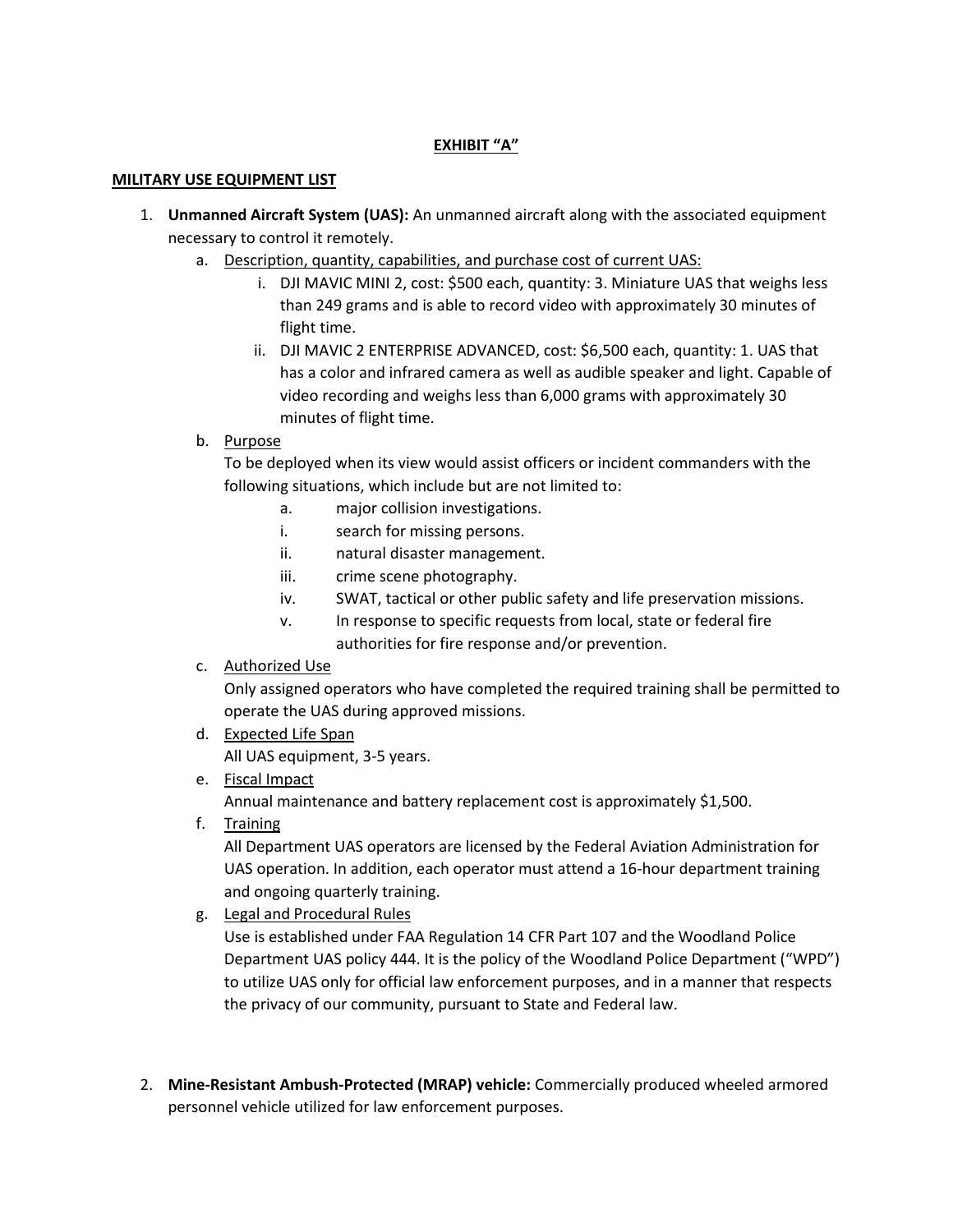- a. Description, quantity, capabilities, and purchase cost
	- i. The MRAP Maxx Pro cost: approximately \$500,000.00, but received from the military at no cost, quantity: 1. The MRAP is an armored vehicle that seats 8 personnel with open floor plan that allows for rescue of down personnel. It can stop various projectiles, which provides greater safety to citizens and officers beyond the protection level of shield and personal body armor. It was painted and outfitted with decals, lights and siren to match the department's police vehicles.
- b. Purpose

To be used in response to critical incidents to enhance officer and community safety, improve scene containment and stabilization, and assist in resolving critical incidents.

c. Authorized Use

The use of armored vehicles shall only be authorized by a watch commander or SWAT commander, based on the specific circumstances of a given critical incident. Armored vehicles shall be used only by officers trained in their deployment and in a manner consistent with Department policy and training.

d. Lifespan

MRAP Maxx Pro, 25 years.

e. Fiscal Impact

Annual maintenance cost of approximately \$4961.

f. Training

The driver/operator shall receive training in the safe handling of the vehicle on a closed training course. Once the operator has shown competence in vehicle handling, the driver/operator will drive the vehicle throughout the city with an experienced driver. Driver/operators shall also undergo California Department of Motor Vehicles commercial vehicle testing. Drivers must obtain a Class B driver's license.

g. Legal and Procedural Rules

Use is established under General Order 410. It is the policy of the Department to utilize armored vehicles only for official law enforcement purposes, and pursuant to State and Federal law.

- 3. **S.W.A.T. Command and Storage Vehicle:** A vehicle that carries S.W.A.T. Equipment, and had large boards for operational planning.
	- a. Description, quantity, capabilities, and purchase cost 2007 Ford Utlimaster (custom built) vehicle, cost: \$ 52,000.00 quantity: 1. The vehicle can also be utilized for SWAT/CNT and other critical incidents.
	- b. Purpose To be used for S.W.A.T. training and other critical incidents where S.W.A.T. is needed. c. Authorized Use
		- The vehicle used by officers who have been properly trained in the safe handling of the vehicle. The driver of the vehicle shall have a valid California driver license.
	- d. Lifespan

The vehicle has a 30 year lifespan on chassis and vehicle structure.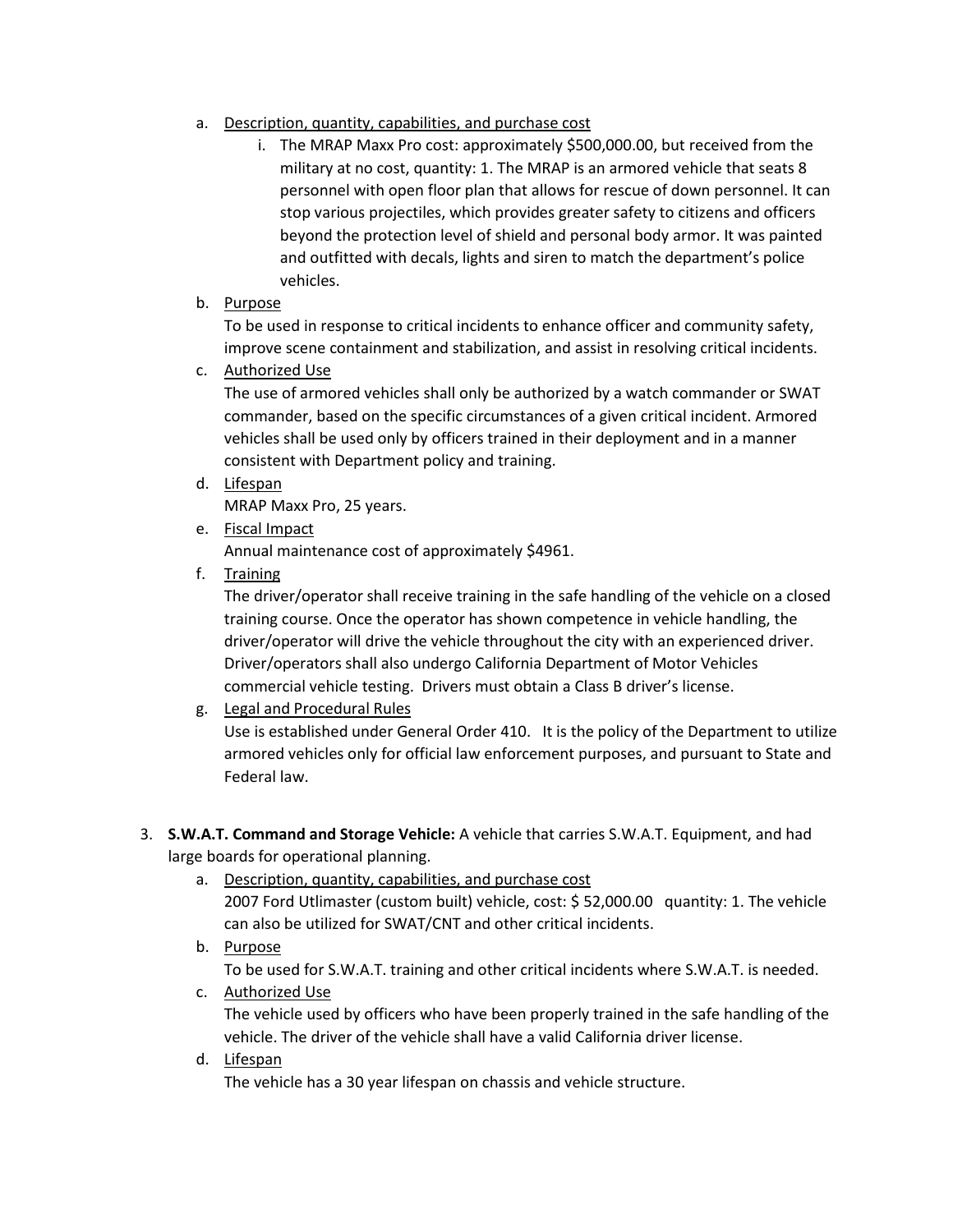e. Fiscal Impact

Annual maintenance cost is approximately \$1,709

- f. Training The operator will drive the vehicle throughout the city with an experienced driver, until comfortable driving alone.
- g. Legal and Procedural Rules

It is the policy of the Department to use the vehicle only for official law enforcement purposes, and in accordance with California State law regarding the operation of motor vehicles.

- 4. **Crisis Negotiation Team (CNT) Vehicle**: A vehicle used as a mobile office that provides shelter, access to the Police Department computer systems on extended events.
	- a. Description, quantity, capabilities, and purchase cost

1980 Chevy Pannel truck (custom built) vehicle, cost: \$1000.00, quantity: 1. The CNT vehicle can be utilizedith SWAT/CNT callouts. The vehicle was purchased used in 1999 and is overdue for replacement. The replacement cost is around \$50,000.00 fully equipped.

b. Purpose

To be used based for C.N.T. training and other critical incidents where C.N.T. is needed.

c. Authorized Use

The CNT vehicle used by officers and staff who have been properly trained in the safe handling of the vehicle. The driver of the vehicle shall have a valid California driver license.

- d. Lifespan The CNT vehicle has a 30-year lifespan on a chassis and vehicle.
- e. Fiscal Impact Annual maintenance, \$1,652
- f. Training

The operator will drive the vehicle throughout the city with an experienced driver, until comfortable driving alone.

- g. Legal Procedural Rules Use shall be in accordance with California State law regarding the operation of motor vehicles.
- 5. **40 MM Launchers and Rounds:** 40MM Launchers are utilized by department personnel as a less lethal tool to launch impact rounds.
	- a. Description, quantity, capabilities, and purchase cost
		- i. LEWIS MACHINE & TOOL Co. 40MM SINGLE SHOT LAUNCHER, cost \$ 1000.00 Quantity: 1. The 40MM Single Launcher is a tactical single shot launcher that is equipped with a EOTECH sight, a TLR-1 light and sling. It will fire standard 40mm less lethal ammunition, up to 4.8 inches in cartridge length. It will launch a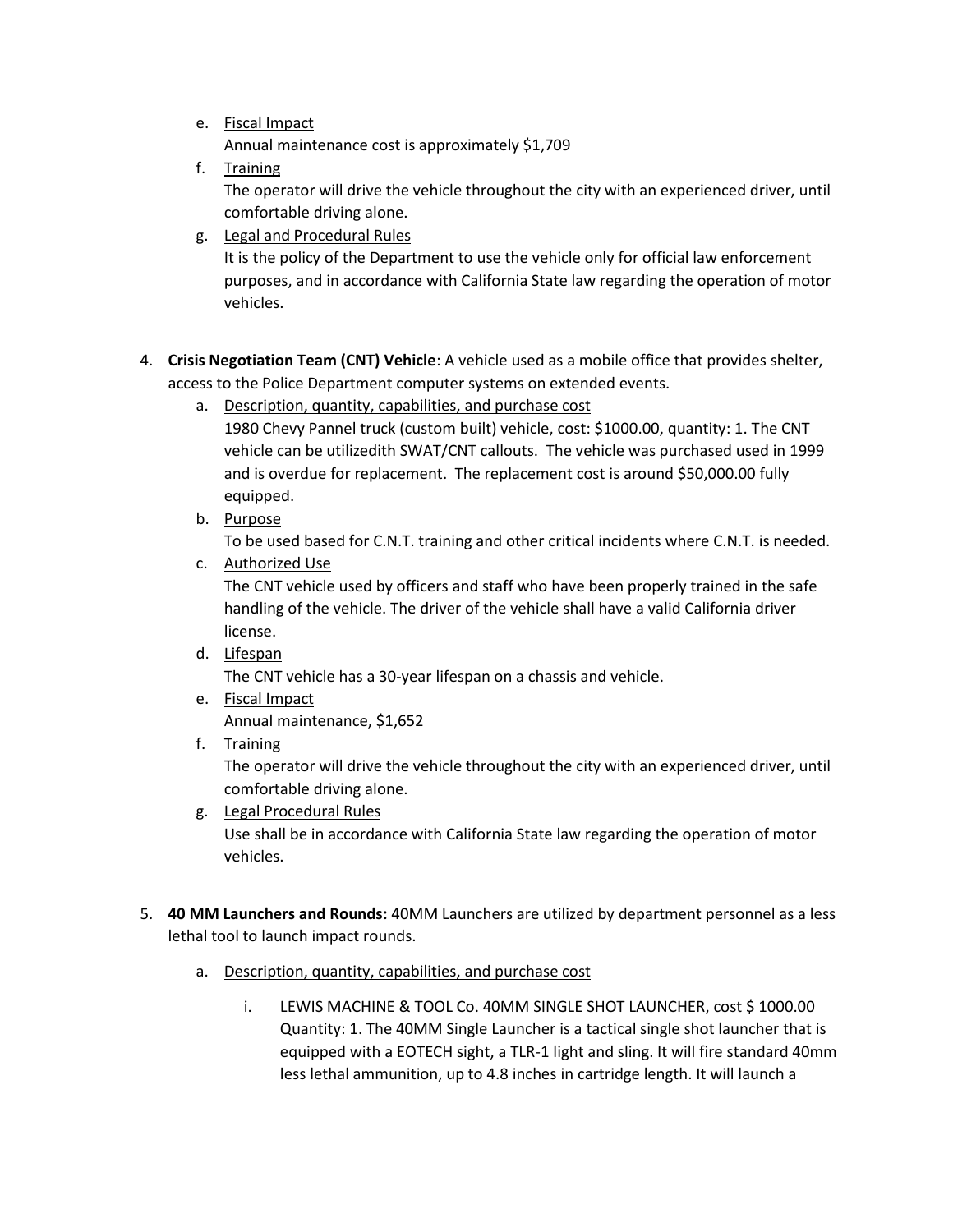40MM less lethal round up to 131 feet and is only authorized to be used by trained personnel.

- ii. DEF TECH 40 MM SINGLE SHOT LAUNCHER Model 1327 cost \$ 1000.00 Quantity: 5. The 40MM Single Launcher is a tactical single shot launcher that is equipped with a M3 light and sling. It will fire standard 40mm less lethal ammunition, up to 4.8 inches in cartridge length. It will launch a 40MM less lethal round up to 131 feet and is only authorized to be used by trained personnel.
- iii. DEFENSE TECHNOLOGY, 40MM DIRECT IMPACT OC, #6320, cost: \$30, quantity: 21. A less lethal 40MM lightweight plastic and crushable foam projectile fired from a single or multi-round purpose-built 40mm grenade launcher with a rifled barrel at 295 FPS. The 39-gram crushable foam projectile delivers 120 ft/lbs of energy upon impact in addition to dispersion of 5 grams of OC irritant. The 40mm Direct Impact OC Round provides accurate and effective performance when fired from the approved distance of not less than five (5) feet and as far as 120 feet from the target.
- iv. DEFENSE TECHNOLOGY, 40MM DIRECT IMPACT MARKING (GREEN), #6326, cost: \$30.30 quantity: 12. A less lethal 40MM lightweight plastic and crushable foam projectile fired from a single or multi-round purpose-built 40mm grenade launcher with a rifled barrel at 295 FPS. The 40 gram crushable foam projectile delivers 120 ft/lbs of energy upon impact. The 40mm Direct Impact marking round provides accurate and effective performance when fired from the approved distance of not less than five (5) feet and as far as 120 feet from the target.
- v. DEFENSE TECHNOLOGY, 40MM EXACT IMPACT, #6325, cost: \$28.65, quantity: 9. A less lethal 40MM lightweight plastic and crushable foam projectile fired from a single or multi-round purpose-built 40mm grenade launcher with a rifled barrel at 295 FPS. The 30 gram crushable foam projectile delivers 120 ft/lbs of energy upon impact. The 40mm Direct Impact marking round provides accurate and effective performance when fired from the approved distance of not less than five (5) feet and as far as 120 feet from the target.
- vi. DEFENSE TECHNOLOGY, 40MM EXACT IMPACT LE EXTENDED RANGE, #6325LE, cost: \$30.30, quantity: 10. A less lethal 40MM lightweight plastic and crushable foam projectile fired from a single or multi-round purpose-built 40mm grenade launcher with a rifled barrel at 295 FPS. The 41 gram crushable foam projectile delivers 120 ft/lbs of energy upon impact. The 40mm Direct Impact marking round provides accurate and effective performance when fired from the approved distance of not less than thirty-three (33) feet and as far as 233 feet from the target.
- vii. DEFENSE TECHNOLOGY, 40MM DIRECT IMPACT CS, #6322, cost: \$30.30, quantity: 3. A less lethal 40MM lightweight plastic and crushable foam projectile fired from a single or multi-round purpose-built 40mm grenade launcher with a rifled barrel at 295 FPS. The 40 gram crushable foam projectile delivers 120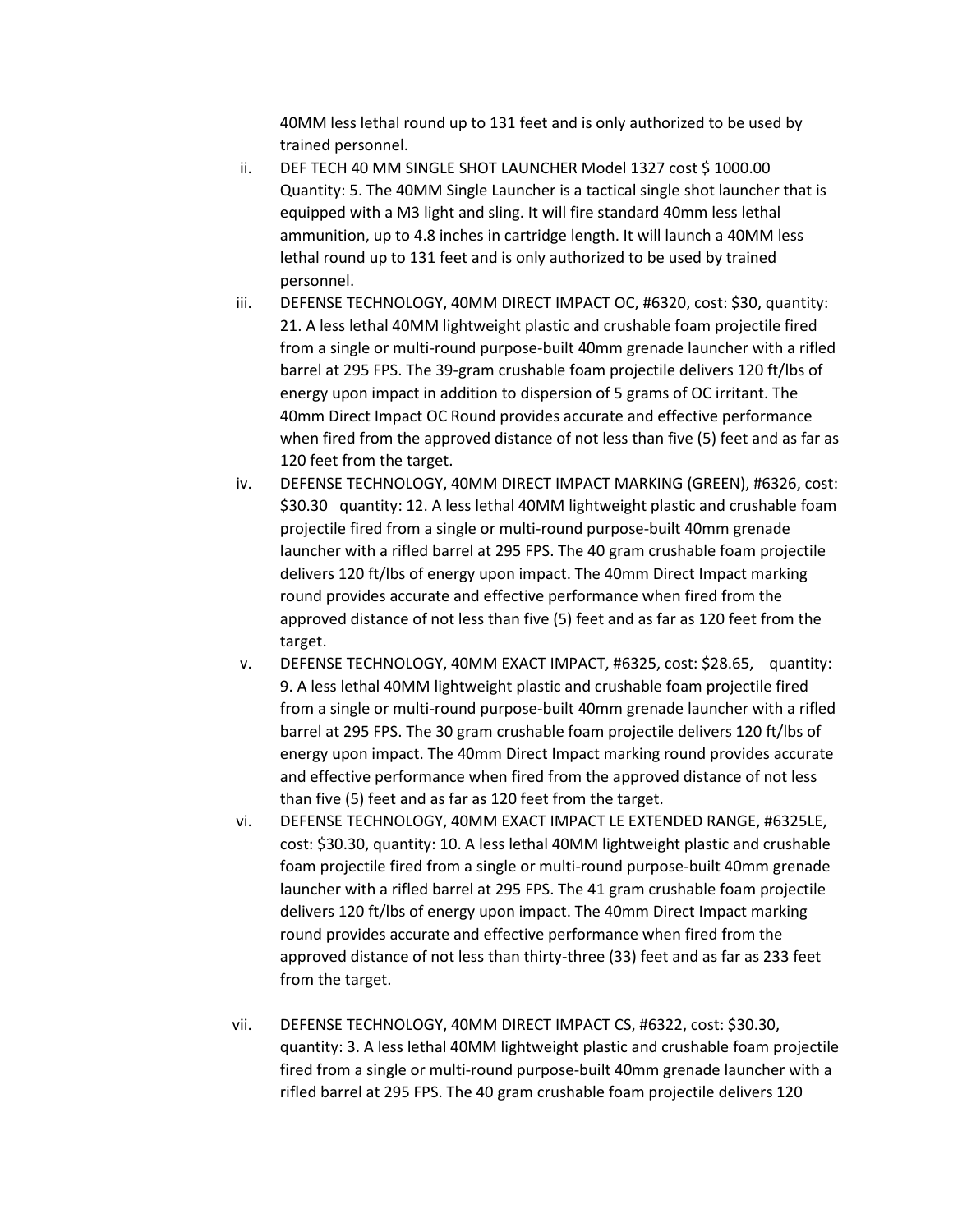ft/lbs of energy upon impact in addition to dispersion of 3 grams of OC irritant. The 40mm Direct Impact marking round provides accurate and effective performance when fired from the approved distance of not less than five (5) feet and as far as 120 feet from the target.

- viii. DEFENSE TECHNOLOGY, 40 MM WARNING / SIGNALING (50 meters), #6028WS, cost:\$43.60, quantity: 4. The 40mm Aerial Warning/Signaling Munition, 50 meters, is intended for use in situations where stand-off distance is desired, giving the operator the ability to engage crowds, vehicles, or vessels. Launched from a 40mm platform, the munitions deflagrate at a set distance of 50 meters to deliver 170 dB of sound and 5 million candelas of light, noticeable in day or night conditions. A tactile feature on the nose of the cone indicates the designated distance.
- ix. DEFENSE TECHNOLOGY, 40 MM WARNING / SIGNALING (100 meters), #6029WS, cost: \$43.60, quantity: 2. The 40mm Aerial Warning/Signaling Munition, 100 meters, is intended for use in situations where stand-off distance is desired, giving the operator the ability to engage crowds, vehicles, or vessels. Launched from a 40mm platform, the munitions deflagrate at a set distance of 50 meters to deliver 170 dB of sound and 5 million candelas of light, noticeable in day or night conditions. A tactile feature on the nose of the cone indicates the designated distance.
- x. DEFENSE TECHNOLOGY, 40 MM CS WARNING / SIGNALING (100 meters), #6029CS, cost: \$45.60, quantity: 6. The 40mm Aerial Warning/Signaling Munition, 100 meters, is intended for use in situations where stand-off distance is desired, giving the operator the ability to engage crowds, vehicles, or vessels. Launched from a 40mm platform, the munitions deflagrate at a set distance of 50 meters to deliver 170 dB of sound and 5 million candelas of light, noticeable in day or night conditions, and releases 1.8 grams of CS. A tactile feature on the nose of the cone indicates the designated distance.
- xi. DEFENSE TECHNOLOGY, 40 MM FERRET OC (liquid), #1260(no longer manufactured – replacement is part# 2260), cost: \$28.90, quantity: 44. The Ferret® 40mm Round is non-burning and suitable for indoor use. Used primarily by tactical teams, it is designed to penetrate barriers, such as windows, hollow core doors, wallboard and thin plywood. Upon impacting the barrier, the nose cone ruptures and instantaneously delivers a small chemical payload inside of a structure or vehicle.
- xii. DEFENSE TECHNOLOGY, 40 MM FERRET CS (powder), #1292 (no longer manufactured) – replacement is part# 2292), cost: \$27.85, quantity: 39. The Ferret® 40 mm Barricade Penetrating Round is filled with a CS powder chemical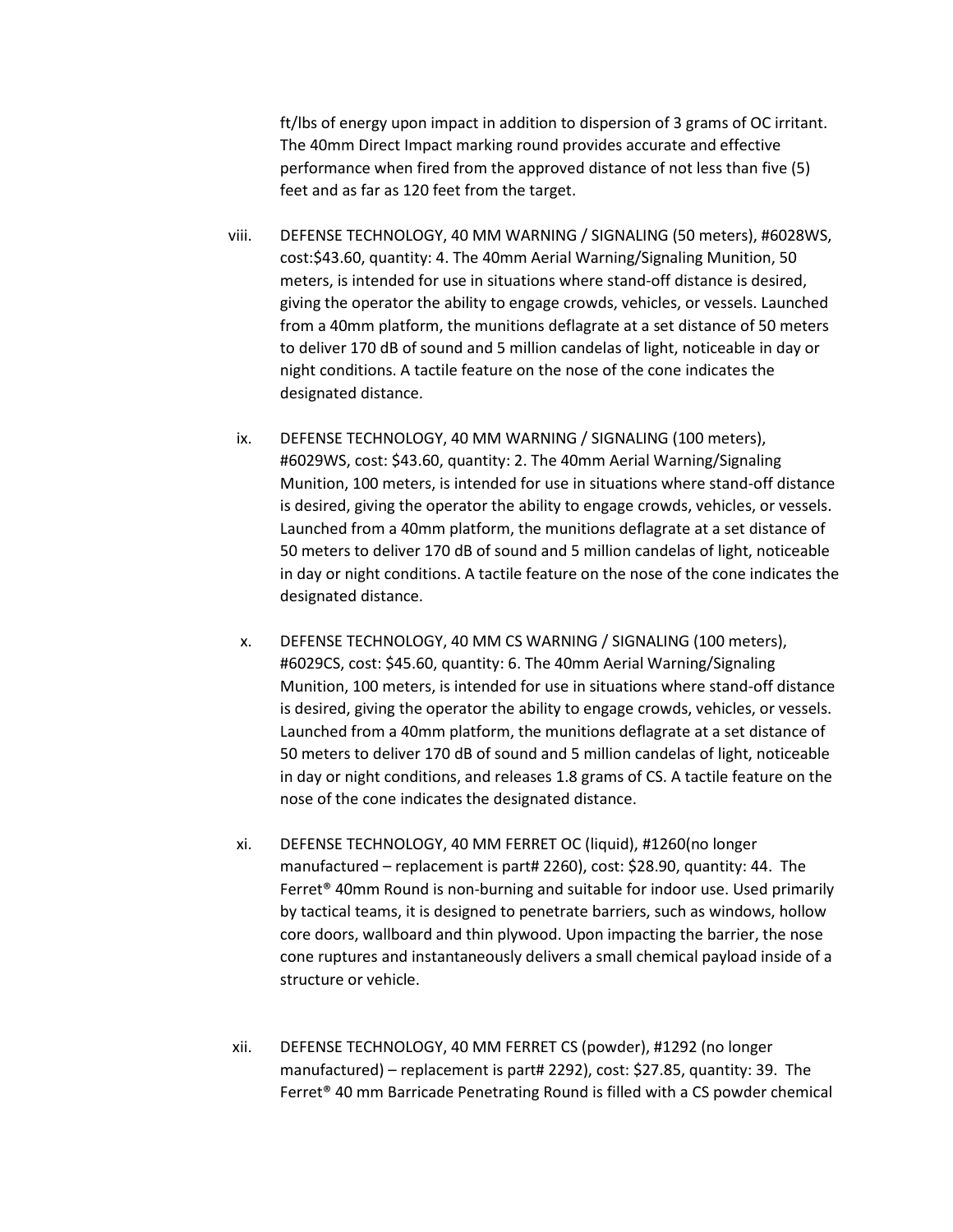agent. It is a frangible projectile that is spin stabilized utilizing barrel rifling. It is non-burning and designed to penetrate barriers. Primarily used to dislodge barricaded subjects, it can also be used for area denial. Primarily used by tactical teams, it is designed to penetrate barriers, such as windows, hollow core doors, wallboard and thin plywood. Upon impact the nose ruptures and instantaneously delivers the agent payload inside a structure or vehicle.

- xiii. DEFENSE TECHNOLOGY, 40 MM FERRET CS (liquid), #2262, cost: \$28.15, quantity: 6. The Ferret® 40mm Round is non-burning and suitable for indoor use. Used primarily by tactical teams, it is designed to penetrate barriers, such as windows, hollow core doors, wallboard and thin plywood. Upon impacting the barrier, the nose cone ruptures and instantaneously delivers a small chemical payload inside of a structure or vehicle.
- xiv. DEFENSE TECHNOLOGY, 40 MM SPEDE-HEAT CS, #6182, cost: \$30.65, quantity: 26. The Ferret® 40mm Round is non-burning and suitable for indoor use. Used primarily by tactical teams, it is designed to penetrate barriers, such as windows, hollow core doors, wallboard and thin plywood. Upon impacting the barrier, the nose cone ruptures and instantaneously delivers a small chemical payload inside of a structure or vehicle.
- xv. DEFENSE TECHNOLOGY, 40 MM SPEDE-HEAT SAF-SMOKE, #6183, cost: \$27.85, quantity: 3. The Spede-Heat™ Saf-Smoke™ Long Range Munitions is designed to deliver one chemical canister of Saf-Smoke™ payload down range up to 150 yards. The Spede-Heat is a pyrotechnic round designed specifically for outdoor use in crowd control situations with a high volume continuous burn that expels its payload in approximately 20-40 seconds from a single source. The Spede-Heat 40 mm is designed for outdoor and has a maximum effective range of 150 yards.
- b. Purpose

To limit the escalation of conflict where employment of lethal force is prohibited or undesirable.

#### c. Authorized Use

Situations for use of the less lethal weapon systems may include, but are not limited to:

- i. Self-destructive, dangerous and/or combative individuals.
- ii. Riot/crowd control and civil unrest incidents.
- iii. Circumstances where a tactical advantage can be obtained.
- iv. Potentially vicious animals.
- v. Training exercises or approved demonstrations.
- d. Training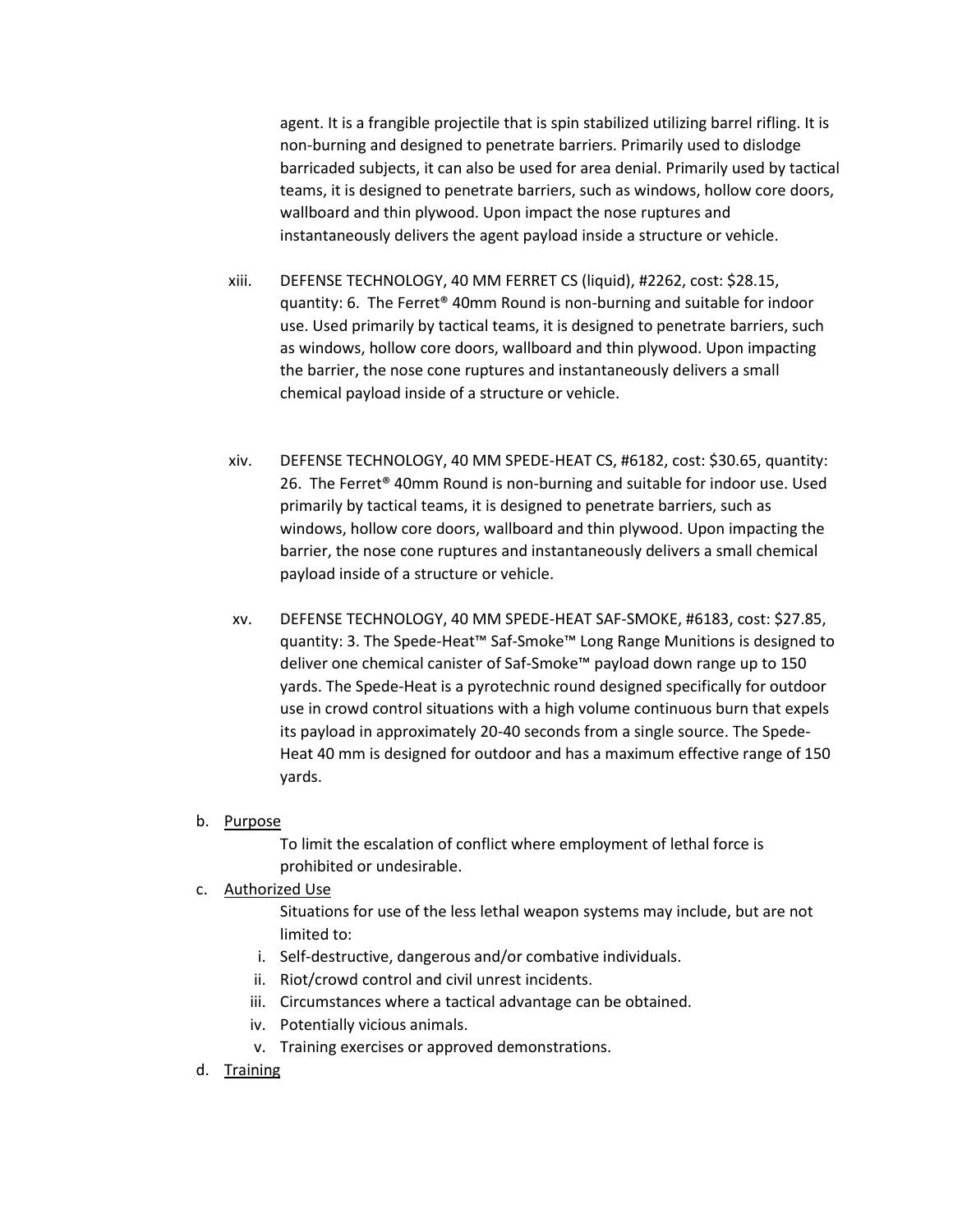Sworn members utilizing 40MM less lethal chemical agents or impact rounds are trained in there use by POST certified less lethal and chemical agents instructors.

- e. Lifespan
	- i. LEWIS MACHINE & TOOL Co. 40MM SINGLE SHOT LAUNCHER 25 years
	- ii. DEF TECH 40 MM SINGLE SHOT LAUNCHER Model 1327 25 years
	- iii. DEFENSE TECHNOLOGY, 40MM DIRECT IMPACT OC, #6320 5 years
	- iv. DEFENSE TECHNOLOGY, 40MM DIRECT IMPACT MARKING (GREEN), #6326 5 years
	- v. DEFENSE TECHNOLOGY, 40MM EXACT IMPACT, #6325 5 years
	- vi. DEFENSE TECHNOLOGY, 40MM EXACT IMPACT LE EXTENDED RANGE, #6325LE, 5 years
	- vii. DEFENSE TECHNOLOGY, 40MM DIRECT IMPACT CS, #6322 5 years
	- viii. DEFENSE TECHNOLOGY, 40 MM WARNING / SIGNALING (50 meters), #6028WS 5 years
	- ix. DEFENSE TECHNOLOGY, 40 MM WARNING / SIGNALING (100 meters), #6029WS – 5 years
	- x. DEFENSE TECHNOLOGY, 40 MM CS WARNING / SIGNALING (100 meters), #6029CS – 5 years
	- xi. DEFENSE TECHNOLOGY, 40 MM FERRET OC (liquid), #1260(no longer manufactured – replacement is part# 2260) – 5 years
	- xii. DEFENSE TECHNOLOGY, 40 MM FERRET CS (powder), #1292 (no longer manufactured) – 5 years
	- xiii. DEFENSE TECHNOLOGY, 40 MM FERRET CS (liquid), #2262 5 years
	- xiv. DEFENSE TECHNOLOGY, 40 MM SPEDE-HEAT CS, #6182 5 years
	- xv. DEFENSE TECHNOLOGY, 40 MM SPEDE-HEAT SAF-SMOKE, #6183 5 years
- f. Fiscal Impact
	- Annual maintenance is approximately \$25 for each launcher.
- g. Legal and Procedural Rules

Use is established under General Order 300 and 303. It is the policy of the WPD to utilize the 40mm only for official law enforcement purposes, and pursuant to State and Federal law, including those regarding the use of force.

- 6. **Noise Flash Distraction Devices:** A distraction device is ideal for distracting dangerous suspects during assaults, hostage rescue, room entry or other high-risk arrest situations.
	- a. Description, quantity, capabilities, and purchase cost
		- i. Safari Land #8901 Distraction Device reload steel collar, cost \$34.65, quantity: 32. A non-bursting, non-fragmenting multi-bang device that produces a loud bang with an intense bright light. Ideal for distracting dangerous suspects during assaults, hostage rescue, room entry or other high-risk arrest situations.
		- ii. Safari Land #8933 Distraction Device low roll body, cost \$ 52, quantity: 10. This body holds the above distraction device which can be reloaded.
	- b. Purpose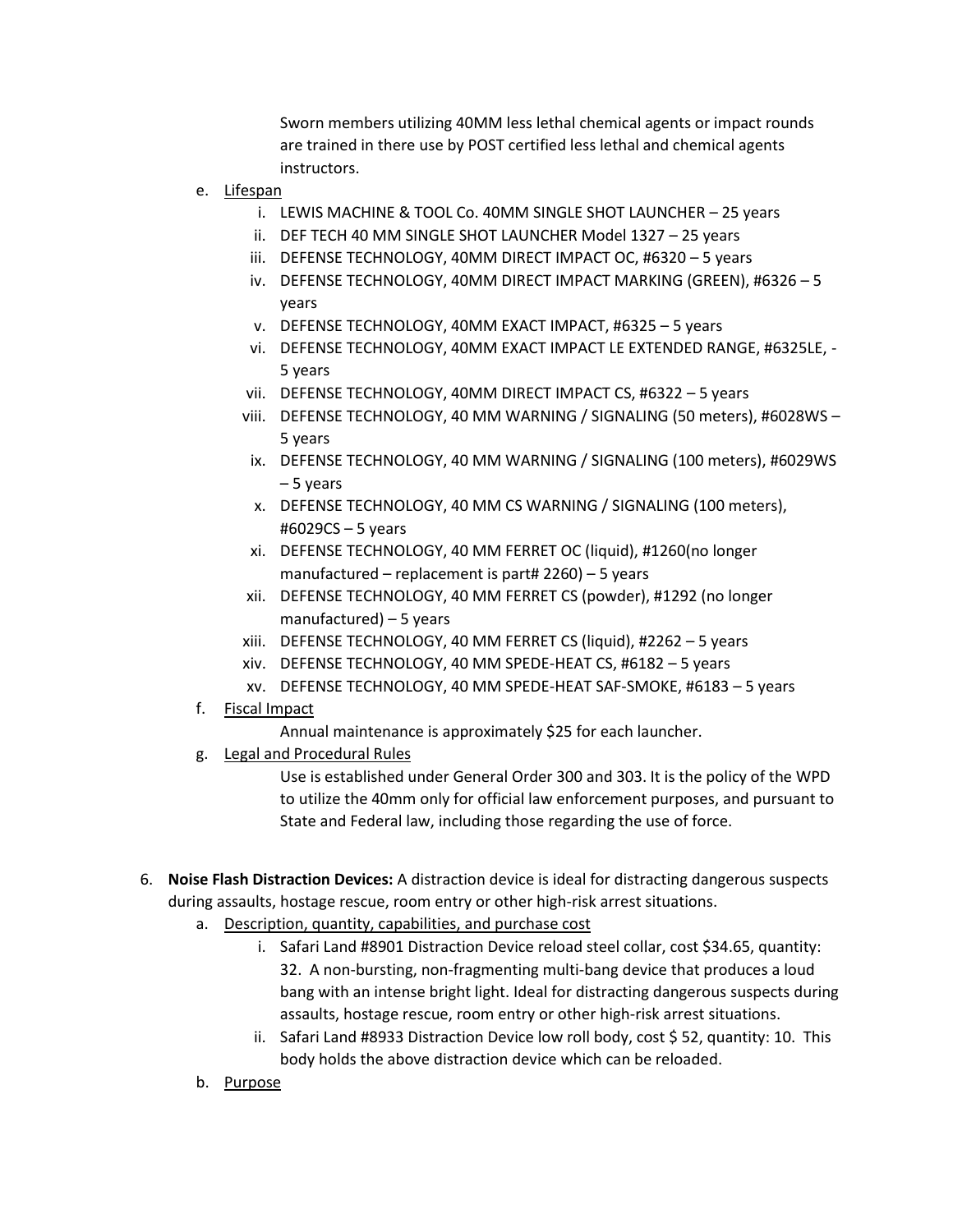Noise/flash distraction devices (NFDD) are less lethal weapons used to facilitate an effective resolution to assaultive or high risk situations where disorienting or moving an individual or group of people, to effect an arrest or clear an area, is desired.

c. Authorized Use

Noise Flash Diversionary Devices shall only be used:

- iii. By officers who have been trained in their proper use.
- iv. In hostage and barricaded subject situations.
- v. In high risk warrant (search/arrest) services where there may be extreme hazards to officers.
- vi. During other high-risk situations where their use would enhance officer safety.
- vii. During training exercises.
- d. Lifespan

Until used.

e. Fiscal Impact

No annual maintenance.

f. Training

Prior to use, officers must attend divisionary device training that is conducted by Post certified instructors.

g. Legal and Procedural Rules

Use is established under General Order 407. It is the policy of the WPD to utilize diversion devices only for official law enforcement purposes, and pursuant to State and Federal law regarding the use of force.

- 7. **Rifles:** Guns that are fired from shoulder level, having a long spirally grooved barrel intended to make bullets spin and thereby have greater accuracy over a long distance.
	- a. Description, quantity, capabilities, and purchase cost
		- i. ARMALITE, 7.62 CALIBER RIFLE, MODEL AR-10, COST: \$2000.00, quantity: 1. This rifle is equipped with a scope, sling and bi-pods. It is a short-barreled rifle, equipped with a red dot sight, light and sling which allows a trained officer better control with greater accuracy than a pistol. It is used in instances to engage a suspect at greater distances than the capability a pistol.
		- ii. COLT, .223 CALIBER RIFLE, MODEL AR-15, COST: \$1000.00, quantity: 1. This rifle allows a trained officer better control with greater accuracy than a pistol. It is used in instances to engage a suspect at greater distances than the capability a pistol.
		- iii. SMITH & WESSON, 5.56 mm RIFLE, MODEL M&P 15, COST \$2000.00, quantity: 1. It is a short-barreled rifle, equipped with a red dot sight, light and sling which allows a trained officer better control with greater accuracy than a pistol. It is used in instances to engage a suspect at greater distances than the capability a pistol. The rifle is capable of firing both 5.56 mm or .223 caliber ammunition.
		- iv. COLT, 5.56mm, MODEL: M16A1, received from the military at no cost (replacement cost of \$2000.00 each). Quantity: 6. It is a short-barreled rifle, equipped with a red dot sight, light and sling which allows a trained officer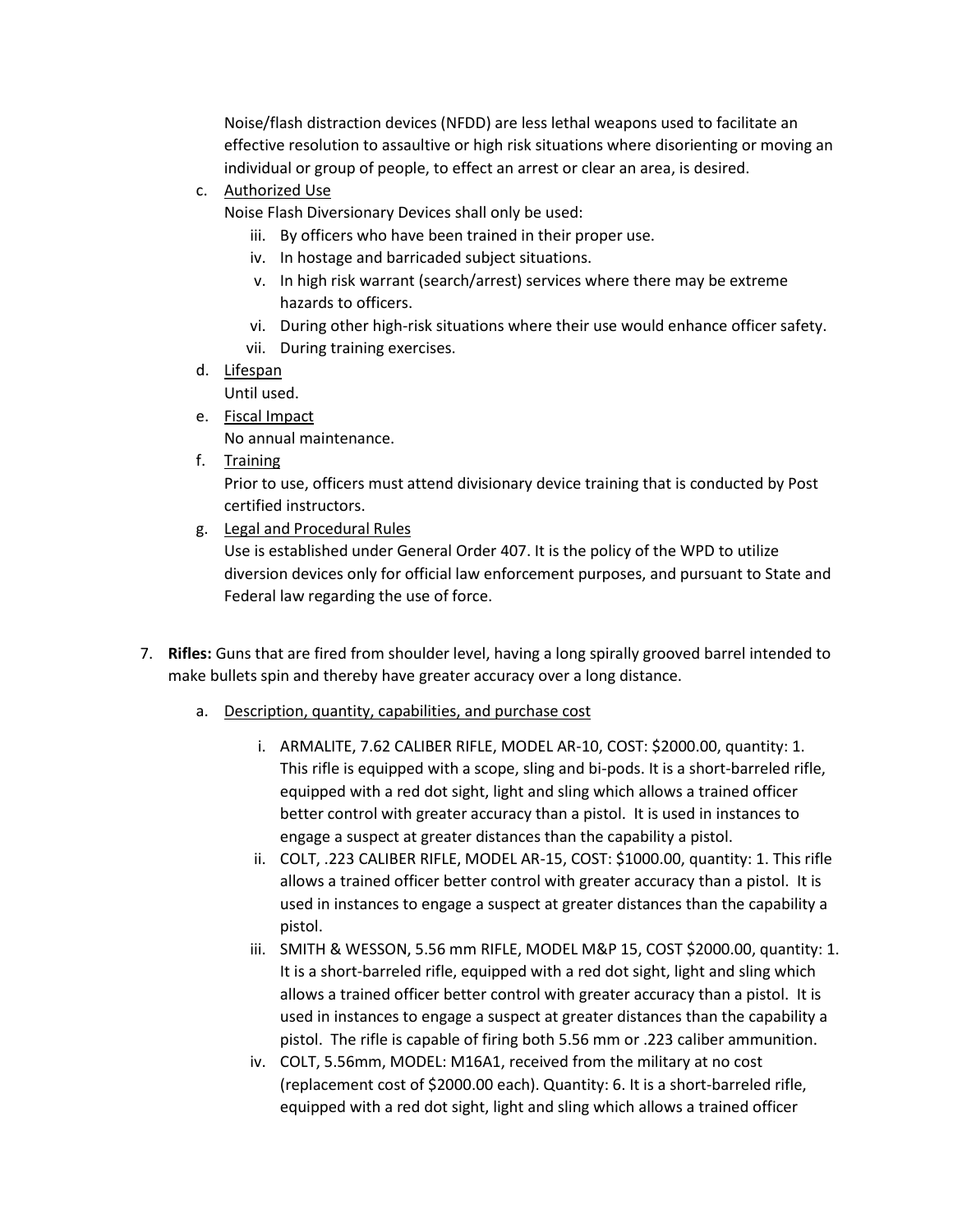better control with greater accuracy than a pistol. It is used in instances to engage a suspect at greater distances than the capability a pistol. The rifle is capable of firing both 5.56 mm or .223 caliber ammunition.

- v. COLT, 5.56mm, MODEL: M16A1, received from the military at no cost. (Replacement cost of approximately \$1400.00 each) Quantity 2. It is a short barreled rifle converted to simmunitions (marking paint) to use for training purposes only.
- vi. COLT, 5.56, MODEL M16A2, COST \$2000.00, quantity: 4. It is a short-barreled rifle, equipped with a red dot sight, light and sling which allows a trained officer better control with greater accuracy than a pistol. It is used in instances to engage a suspect at greater distances than the capability a pistol. The rifle is capable of firing both 5.56 mm or .223 caliber ammunition.
- vii. REMINGTON, .308 CALIBER RIFLE, MODEL 700, COST \$3000.00, quantity: 2. This rifle is equipped with a scope, sling and bi-pods. This rifle is a very highly accurate, used primarily in an over-watch capacity to protect the community during large events and for hostage rescue situations.
- viii. BERGARA, 6.53CM mm RIFLE, MODEL, PREMIER, COST \$3500.00, quantity: 1. This rifle is equipped with a scope, sling and bi-pods. This rifle is a very highly accurate, used primarily in an over-watch capacity to protect the community during large events and for hostage rescue situations.
- ix. COLT LAW ENFORCMENT 5.56 mm RIFLE, MODEL CARBINE, Cost: \$2000.00, quantity 27. It is a short-barreled rifle, equipped with a red dot sight, light and sling which allows a trained officer better control with greater accuracy than a pistol. It is used in instances to engage a suspect at greater distances than the capability a pistol. The rifle is capable of firing both 5.56 mm or .223 caliber ammunition.
- x. BUSHMASTER 5.56 mm RIFLE, MODEL M4, Cost: \$2000.00. It is a short-barreled rifle, equipped with a red dot sight, light and sling which allows a trained officer better control with greater accuracy than a pistol. It is used in instances to engage a suspect at greater distances than the capability a pistol. The rifle is capable of firing both 5.56 mm or .223 caliber ammunition.
- xi. HORNADY DUTY .223 CALIBER 60 GRAIN RIFLE ROUND, cost: \$185.00 per case of 200, quantity 50 cases.
- xii. WINCHESTER TRAINING .223 CALIBER, 55 GRAIN RIFLE ROUND, cost: \$314.20 per case of 1000, quantity 19 cases
- xiii. FRONTIER TRAINING .223 CALIBER, 55 GRAIN RIFLE ROUND, cost: \$185.00 per case of 500, quantity 12 cases
- xiv. HORNADY DUTY, 6.53CM mm, 147 GRAIN MTAP RIFLE ROUND, cost: \$ 270.00 per case of 200, quantity 5 cases.
- xv. HORNADY DUTY, 6.53CM mm, 140 GRAIN GMX RIFLE ROUND, cost: \$ 340.00 per case of 200, quantity 1 cases.
- xvi. HORNADY DUTY, .308 CALIBER, 155 GRAIN ELD RIFLE ROUND, cost: \$250.00 per case of 200, quantity 11 cases.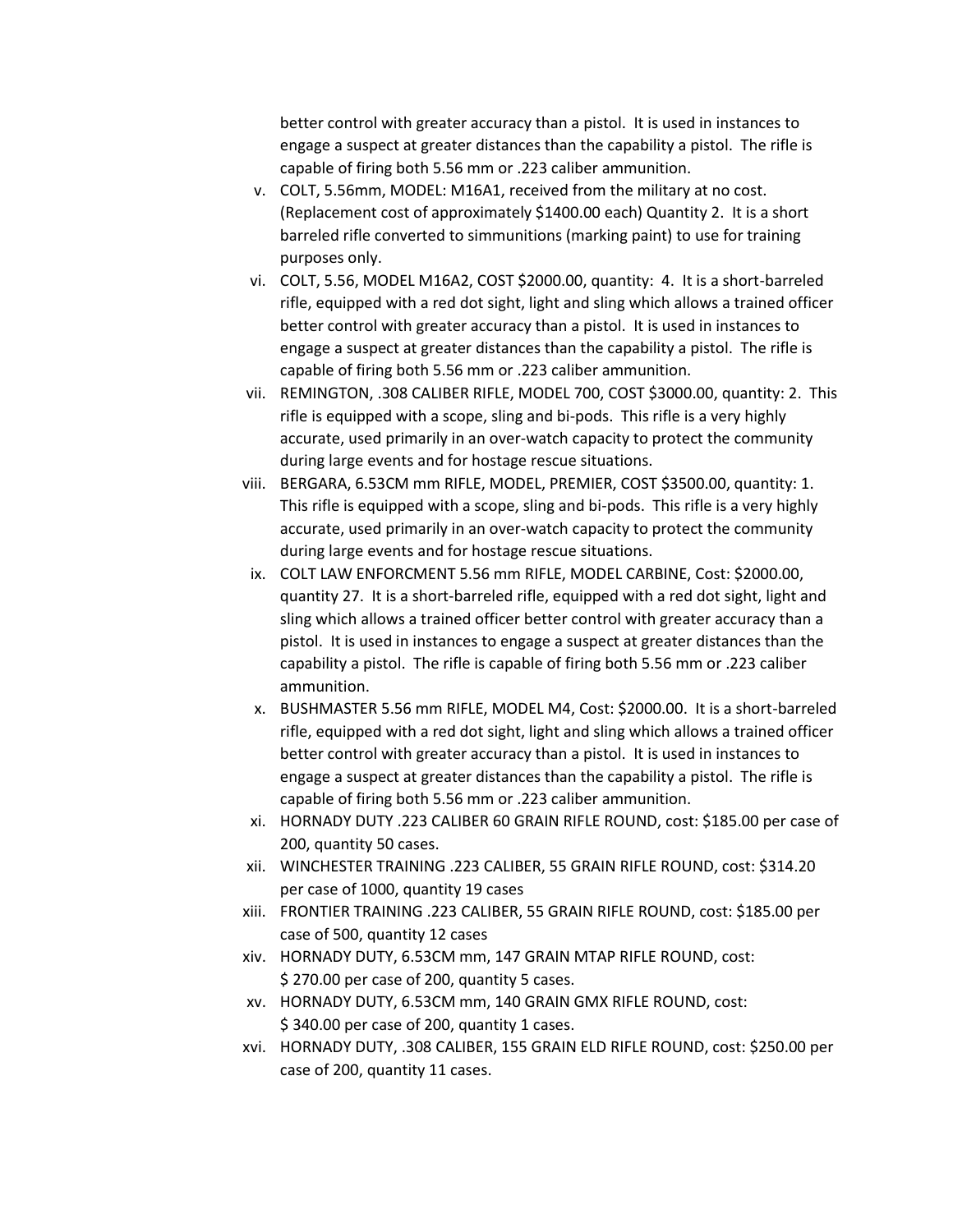- xvii. HORNADY DUTY, .308 CALIBER, 165 GRAIN GMX TAP RIFLE ROUND, cost: \$380.00 per case of 200, quantity 2 cases.
- b. Purpose

To be used as precision weapons to address a threat with more precision and/or greater distances than a handgun, if present and feasible.

c. Authorized Use

Only officers that have received department training are authorized to use a rifle.

d. Lifespan

Colt Law Enforcement 5.56 carbine rifle- 15 years. Bushmaster M4 5.56 rifle – 15 years. Hornady Duty .223, 60 grain rifle round – no expiration. Winchester Training .223, 55 grain rifle round – no expiration. Frontier Training .223, 55 grain rifle round – no expiration. Hornady Duty, 6.53CM mm, 147 grain mtap rifle round – no expiration. Hornady Duty, 6.53CM mm, 140 grain gmx rifle round - no expiration. Hornady Duty, .308 caliber, 155 grain eld rifle round – no expiration. Hornady duty, .308 caliber, 165 grain gmx tap rifle round – no expiration.

e. Fiscal Impact

Annual maintenance is approximately \$25 for each rifle.

f. Training

Prior to using a rifle, officers must be certified by POST instructors in the operation of the rifle. Additionally, all members that operate any rifle are required to pass a range qualification once a year.

g. Legal and Procedural Rules

Use is established under General Order 306. It is the policy of the WPD to utilize rifles only for official law enforcement purposes, and pursuant to State and Federal law regarding the use of force.

- 8. **Chemical Agent and Smoke Canisters:** Canisters that contain chemical agents that are released when deployed.
	- a. Description, quantity, capabilities, and purchase cost
		- i. DEFENSE TECHNOLOGY, POCKET TACTICAL GRENADE, CS, #1016, cost: \$28, quantity: 16. The Pocket Tactical CS Grenade is small, and lightweight. The 0.9 oz. of active agent will burn approximately 20-40 seconds. At 4.75 in. by 1.4 in. in size, it easily fits in most tactical pouches. Though this device is slightly over four inches length, it produces a smoke cloud so fast it appears to be an enveloping screen produced by a full size tactical grenade.
		- ii. DEFENSE TECHNOLOGY, HAN-BALL GRENADE, CS, #1092, cost: \$40.75, quantity: 3. The Han-Ball™ CS Grenade is an outdoor use grenade expelling its payload in approximately 15-20 seconds. The rubber ball round has an over all size of 4.8 in. tall, including the fuse head, and 3.1 in. diameter. This launch-able grenade holds approximately 1.6 oz. of active agent which is expelled through three ports around the equator of the ball.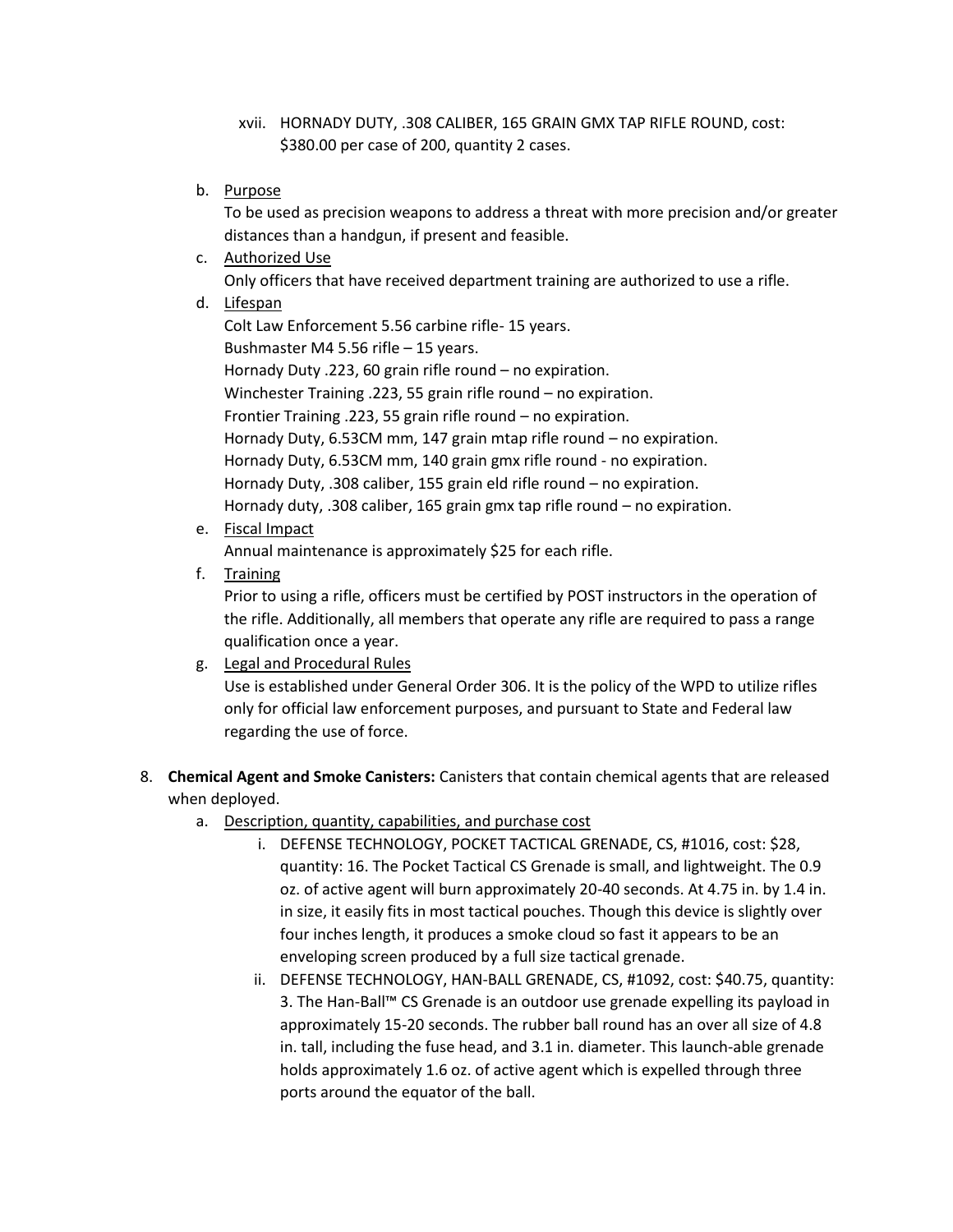- iii. DEFENSE TECHNOLOGY, SPEDE-HEAT CONTINUOUS DISCHARGE CHEMICAL GRENADE, CS, #1072, cost: \$33.05, quantity: 24. The Spede-Heat™ CS Grenade is a high volume, continuous burn it expels its payload in approximately 20-40 seconds. The payload is discharged through four gas ports on top of the canister, three on the side and one on the bottom. This hand held, outdoor use grenade is 6.12 in. by 2.62 in. and holds approximately 2.9 oz. of active agent.
- iv. DEFENSE TECHNOLOGY, FLAMELESS TRI-CHAMBER CS GRENADE, #1032, cost: \$46.25, quantity: 39. The design of the Tri-Chamber Flameless CS Grenade allows the contents to burn within an internal can and disperse the agent safely with reduced risk of fire. The grenade is designed primarily for indoor tactical situations to detect and/or dislodge a barricaded subject. This grenade will deliver approximately .70 oz. of agent during its 20-25 seconds burn time. The Tri-Chamber Flameless Grenade can be used in crowd control as well as tactical deployment situations by Law Enforcement and Corrections, but was designed with the barricade situation in mind. Its applications in tactical situations are primarily to detect and/or dislodge barricaded subjects. The purpose of the Tri-Chamber Flameless Grenade is to minimize the risks to all parties through pain compliance, temporary discomfort, and/or incapacitation of potentially violent or dangerous subjects. The Tri-Chamber Flameless Grenade provides the option of delivering a pyrotechnic chemical device indoors, maximizing the chemicals' effectiveness via heat and vaporization, while minimizing or negating the chance of fire to the structure.
- v. DEFENSE TECHNOLOGY, RIOT CONTROL CONTINUOUS DISCHARGE CS GRENADE, #1082, cost: \$29.30, quantity: 16. The Riot Control CS Grenade is designed specifically for outdoor use in crowd control situations with a high volume continuous burn that expels its payload in approximately 20-40 seconds through four gas ports located on the top of the canister. This grenade can be used to conceal tactical movement or to route a crowd. The volume of smoke and agent is vast and obtrusive. This launch-able grenade is 6.0 in. by 2.35 in. and holds approximately 2.7 oz. of active agent.
- vi. DEFENSE TECHNOLOGY, TRIPLE CHASER SEPARTING CANISTER, CS, #1026, cost: \$52.35, quantity: 9. The Triple-Chaser® CS consists of three separate canisters pressed together with separating charges between each. When deployed, the canisters separate and land approximately 20 feet apart allowing increased area coverage in a short period of time. This grenade can be hand thrown or launched from a fired delivery system. The grenade is 6.5 in. by 2.7 in. and holds an approximately 3.2 oz. of active agent payload. It has an approximate burn time of 20-30 seconds.
- vii. DEFENSE TECHNOLOGY, INSTANTANOUS BLAST CS, #1042, cost: \$54.60, quantity: 4. The Instantaneous Blast CS Grenade is designed for indoor or outdoor use; this grenade's powder is expelled upon initiation of a small internal detonator that has sufficient force to split the canister at six machined groves on the outside surface. This device is well suited for affecting numerous subjects grouped within a contained portion of a prison yard or area, using wind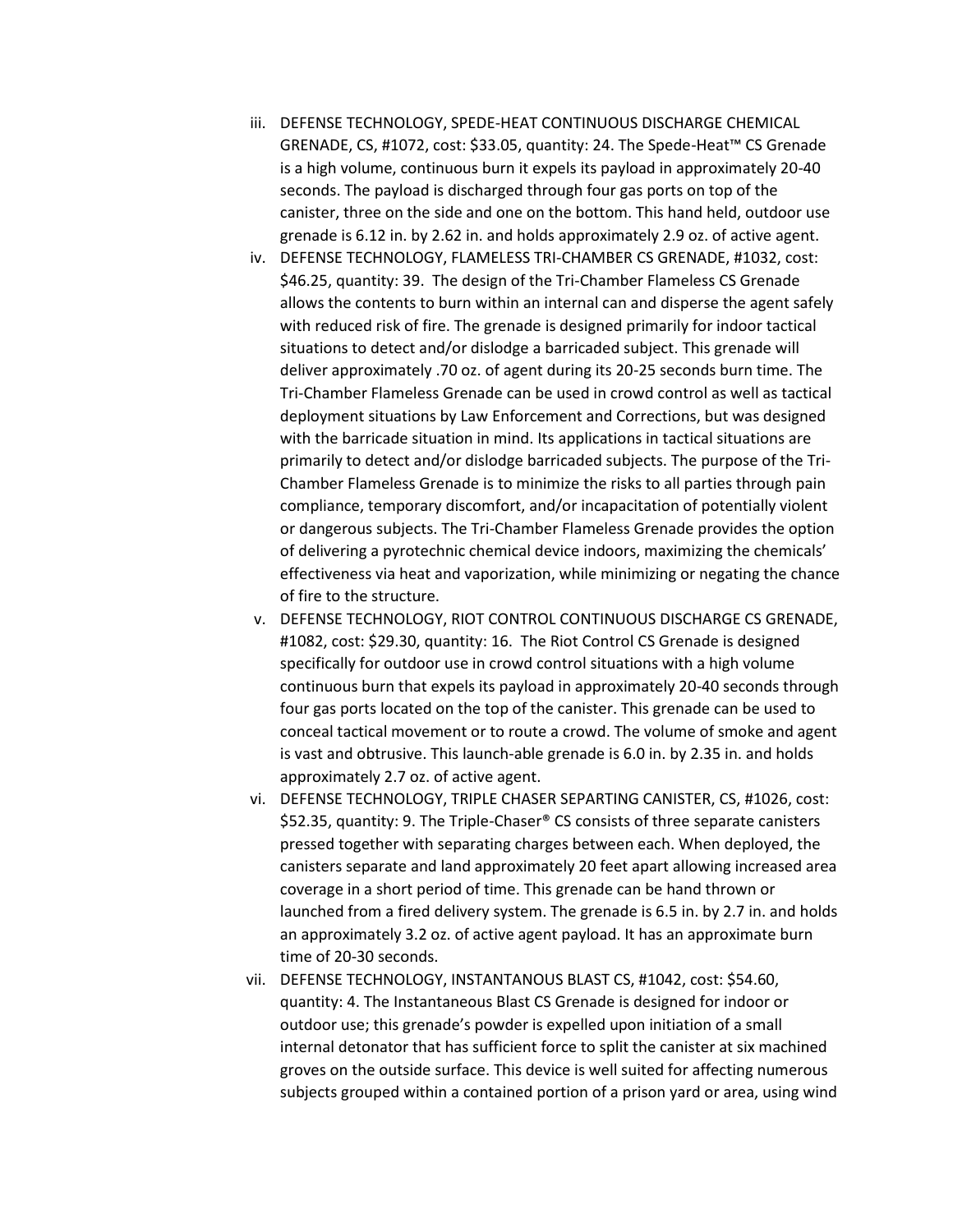to the advantage. This 6.12 in. by 2.62 in. grenade will deliver approximately 1.5 oz. of active agent.

- viii. DEFENSE TECHNOLOGY, FLAMELESS TRI-CHAMBER OC GRENADE, #1030, cost: \$49.00, quantity: 4. Designed for law enforcement and corrections, the OC Flameless Tri-Chamber Pyrotechnic Grenade combines the effectiveness of Oleoresin Capsicum (OC) as an incapacitating agent with the flexible delivery methods, range and area coverage of pyrotechnic munitions. The OC Flameless Tri-Chamber Grenade can be used in crowd control, or barricade situations, as a less lethal solution to incapacitate subjects through temporary respiratory discomfort, while reducing or negating the chance of fire to structures. The Tri-Chamber Flameless Grenade can be used in crowd control as well as tactical deployment situations by Law Enforcement and Corrections, but was designed with the barricade situation in mind. Its applications in tactical situations are primarily to detect and/or dislodge barricaded subjects. The purpose of the Tri-Chamber Flameless Grenade is to minimize the risks to all parties through pain compliance, temporary discomfort, and/or incapacitation of potentially violent or dangerous subjects. The Tri-Chamber Flameless Grenade provides the option of delivering a pyrotechnic chemical device indoors, maximizing the chemicals' effectiveness via heat and vaporization, while minimizing or negating the chance of fire to the structure.
- ix. DEFENSE TECHNOLOGY, OC VAPOR AEROSOL GRENADE, #1056, cost: \$50.15, quantity: 2. The Defense Technology® OC Vapor Aerosol Grenade is for law enforcement and corrections use to deliver a high concentration of Oleoresin Capsicum (OC) in a powerful mist. The grenade is designed for indoor-use in confined areas and, once deployed, inflames the mucous membranes and exposed skin resulting in an intense burning sensation. The incapacitating effect of the OC Vapor on the subject is dramatic, yet requires minimal decontamination. Removing the subject from the affected area to fresh air will resolve respiratory effects within minutes. The OC Vapor Aerosol Grenade is ideal for cell extractions or barricade situations where the use of pyrotechnic, powder or liquid devices is not practical or desired.
- x. DEFENSE TECHNOLOGY, OC VAPOR AEROSOL GRENADE, #1073, cost: \$42.15, quantity: 22. The Maximum Smoke Grenade is designed specifically for outdoor use in crowd control situations with a high volume continuous burn that expels its payload in approximately 1.5 – 2 minutes through four gas ports located on the top of the canister. This grenade can be used to conceal tactical movement or to route a crowd. The volume of smoke and agent is vast and obtrusive. This grenade is 6.0 in. by 2.6 in. and holds approximately 2.9 oz. of active agent.

#### b. Purpose

To limit the escalation of conflict where employment of lethal force is prohibited or undesirable. Situations for use of the less lethal weapon systems may include, but are not limited to:

- i. Dangerous and/or combative individuals.
- ii. Hostage situation or barricaded suspects.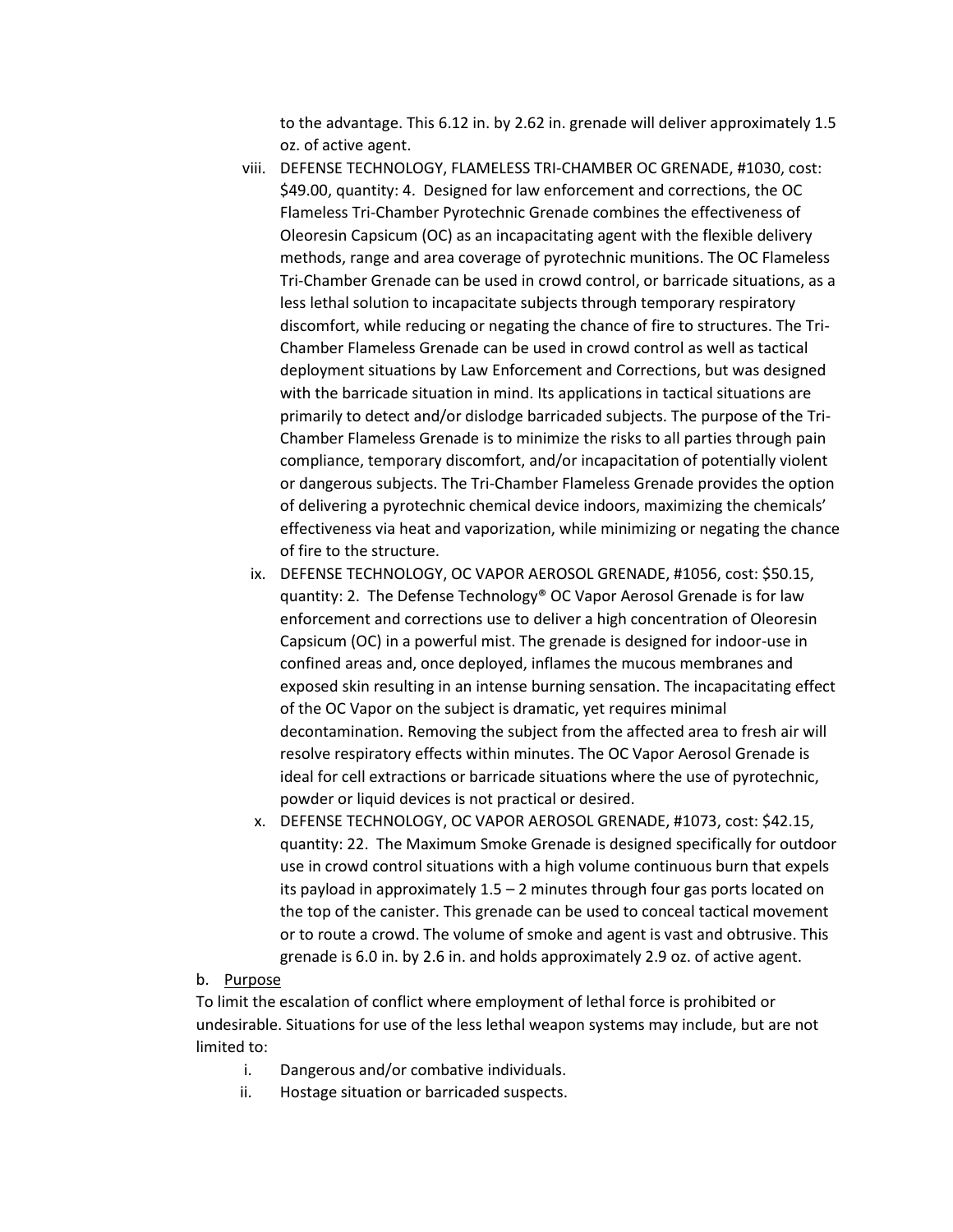- iii. Riot/crowd control and civil unrest incidents.
- iv. Circumstances where a tactical advantage can be obtained.
- v. Potentially vicious animals.
- vi. Training exercises or approved demonstrations.
- c. Authorized Use

Only SWAT officers who have received training in the use chemical agents are authorized to use chemical agents.

d. Training

Sworn SWAT Officers utilizing chemical agent canisters are certified by POST less lethal and chemical agents instructors.

e. Lifespan

5 years from manufacturing date.

f. Fiscal Impact

No annual maintenance.

g. Legal and Procedural Rules

Use is established under the WPD SWAT Manual. It is the policy of the WPD to utilize chemical agents only for official law enforcement purposes, and pursuant to State and Federal law, including those regarding the use of force.

- 9. **Explosive Breaching Tools:** Tools that are used to conduct an explosive breach.
	- a. Description, quantity, capabilities, and purchase cost
		- i. ROYAL REMINGTON 870 EXPRESS BREACHING SHOTGUN, cost: \$500, quantity: 1. This weapon allows for breaching officers to safely utilize shotgun breaching rounds in order to destroy deadbolts, locks, and hinges. The stand-off that is attached to the end of the barrel allows for positive placement of the gun into the correct position and vents gases to prevent overpressure. This weapon can also defeat windows and sliding glass doors with a flash bang round. A less lethal 2.4- inch 12-gauge shotgun round firing a ballistic fiber bag filled with 40 grams of lead shot at a velocity of 270-290 feet per second (FPS).
		- ii. ROYAL ARMS TESAR-1 ORANGE CAP 275 GRAIN COPPER FRANGILBE BREACHING ROUND, cost: \$5 per round, quantity: 15. The round is fired from a breaching shotgun and is used to destroy solid and hollow wood doors, locks and hinges.
		- iii. ROYAL ARMS TESAR-2 BACK CAP 425 GRAIN COPPER FRANGILBE BREACHING ROUND, cost: \$5 per round, quantity: 10. The round is fired from a breaching shotgun and is used to destroy deadbolts, locks and hinges.
		- iv. ROYAL ARMS TESAR-3 GREEN CAP 375 GRAIN CLAYVON FRANGIBLE BREACHING ROUND, cost: \$5 per round, quantity: 15. The round is fired from a breaching shotgun and is used to destroy deadbolts, locks and hinges.
		- v. ROYAL ARMS TESAR-4 YELLOW CAP 750 GRAIN COPPER FRANGIBLE BREACHING ROUND, cost: \$5 per round, quantity: 15. The round is fired from a breaching shotgun and is used to destroy deadbolts, locks, and hinges.
		- vi. ROYAL ARMS HP CUTTER 12 GAUGE HOLLOW POINT REBAR CUTTER BREACHING ROUND, cost: \$6 per round, quantity: 10. The round is fired from a breaching